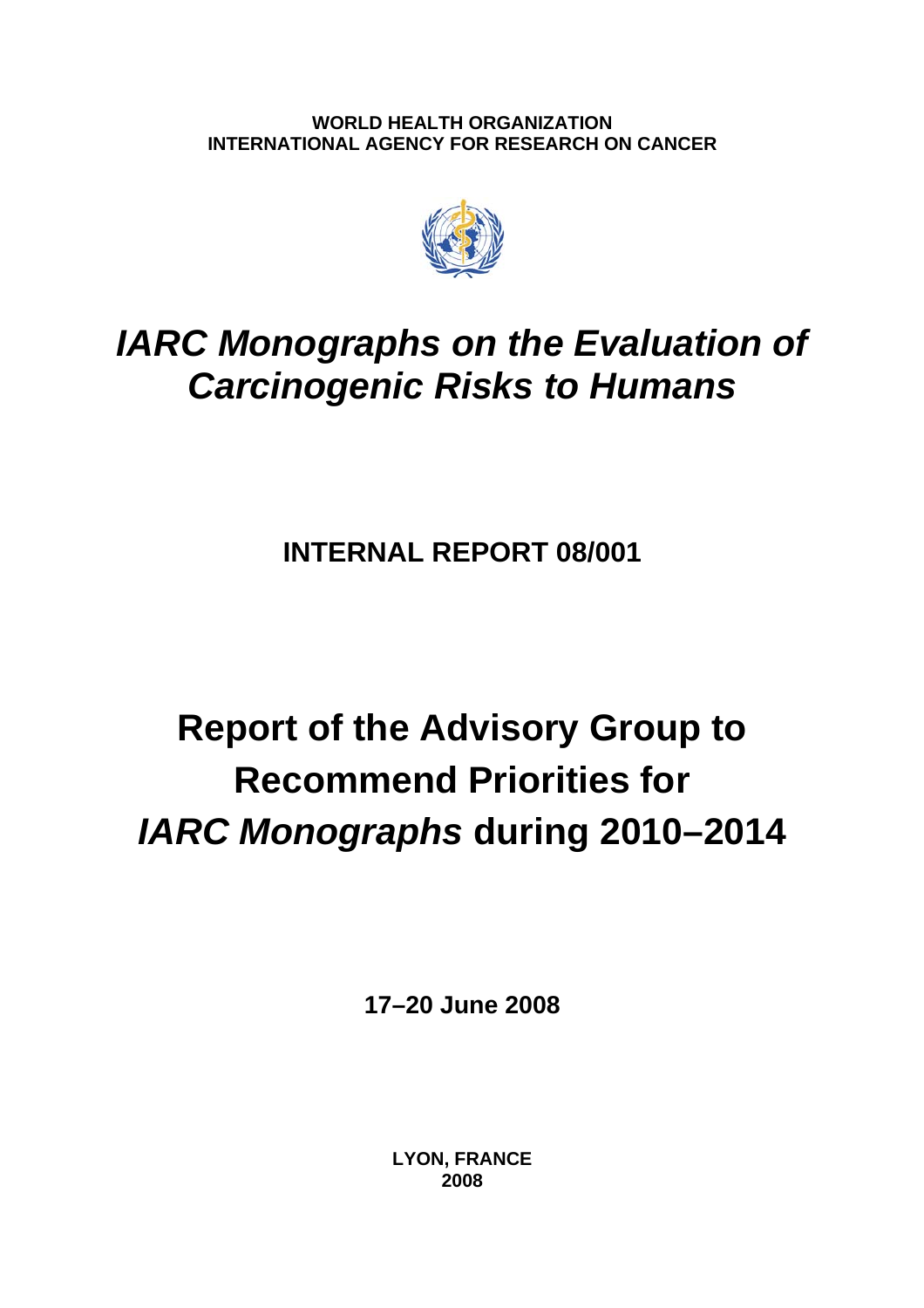*IARC Monographs on the Evaluation of Carcinogenic Risks to Humans*

**REPORT OF THE ADVISORY GROUP TO RECOMMEND PRIORITIES FOR** *IARC MONOGRAPHS* **DURING 2010–2014**

**Lyon, France: 17–20 June 2008**

# **CONTENTS**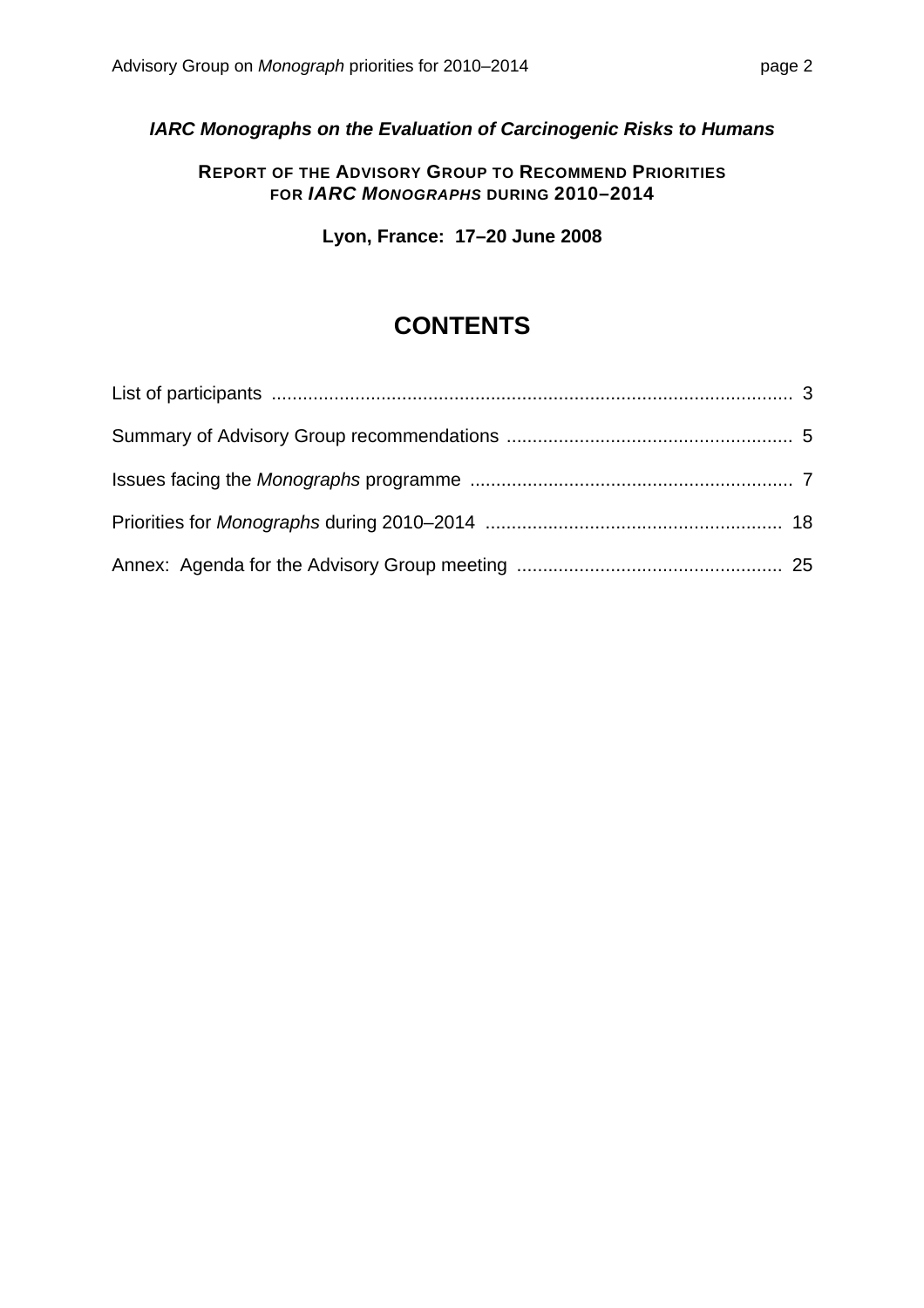### *IARC Monographs on the Evaluation of Carcinogenic Risks to Humans*

**REPORT OF THE ADVISORY GROUP TO RECOMMEND PRIORITIES FOR** *IARC MONOGRAPHS* **DURING 2010–2014**

**Lyon, France: 17–20 June 2008**

# **LIST OF PARTICIPANTS**

## **Advisory Group1**

 $\overline{a}$ 

Ila Cote, United States Environmental Protection Agency, USA Bice Fubini, University of Turin, Italy Prakash Gupta, Healis Sekhsaria Institute for Public Health, India Alicia Huici-Montagud, European Commission Directorate General for Employment, Social Affairs and Equal Opportunities, Luxembourg Daniel Krewski,<sup>2</sup> University of Ottawa, Canada Robert Newton, University of York, United Kingdom Jørgen H. Olsen, Danish Cancer Society, Denmark (co-chair) Alan Poland, National Cancer Institute, USA Christopher Portier, National Institute of Environmental Health Sciences, USA (cochair) Jerry Rice,<sup>3</sup> Georgetown University, USA Paul Schulte, National Institute for Occupational Safety and Health, USA Hiroyuki Tsuda,<sup>4</sup> Nagoya City University, Japan Harri Vainio, Finnish Institute of Occupational Health, Finland Elizabeth Ward, American Cancer Society, USA

 $1$  Advisory Group Members serve in their individual capacities as scientists and not as representatives of their government or any organization with which they are affiliated. Affiliations are provided for identification purposes only. Each participant completed WHO's Declaration of Interests to report employment and consulting activities, individual and institutional research support, and other financial interests. Participants did not take part in decisions involving agents for which their client or research sponsor had an interest.

 $2$  During 2004-2007 Dr Krewski led a review of aluminium, aluminium oxide, and aluminium hydroxide co-sponsored by the International Aluminium Institute (UK) and the U.S. Environmental Protection Agency.

 $3$  Dr Rice chairs an advisory panel on benzene research for the American Petroleum Institute and serves as a consultant to Bayer Crop Science and Boehringer-Ingelheim (Germany). On the subject of acrylamide, he works part-time for the U.S. Environmental Protection Agency and consults for several law firms. Recently he has consulted for the Acrylonitrile Group, the American Beverage Association (on artificial sweeteners), Bristol-Meyers Squibb, and Experimental Pathology Laboratories. He also has a partnership in a small vineyard and winery.

<sup>4</sup> Dr Tsuda is a non-industry member of the Board of Trustees of the ILSI Health and Environmental Sciences Institute, whose member companies are drawn from the chemical, agrochemical, petrochemical, pharmaceutical, biotechnology, and consumer products industries.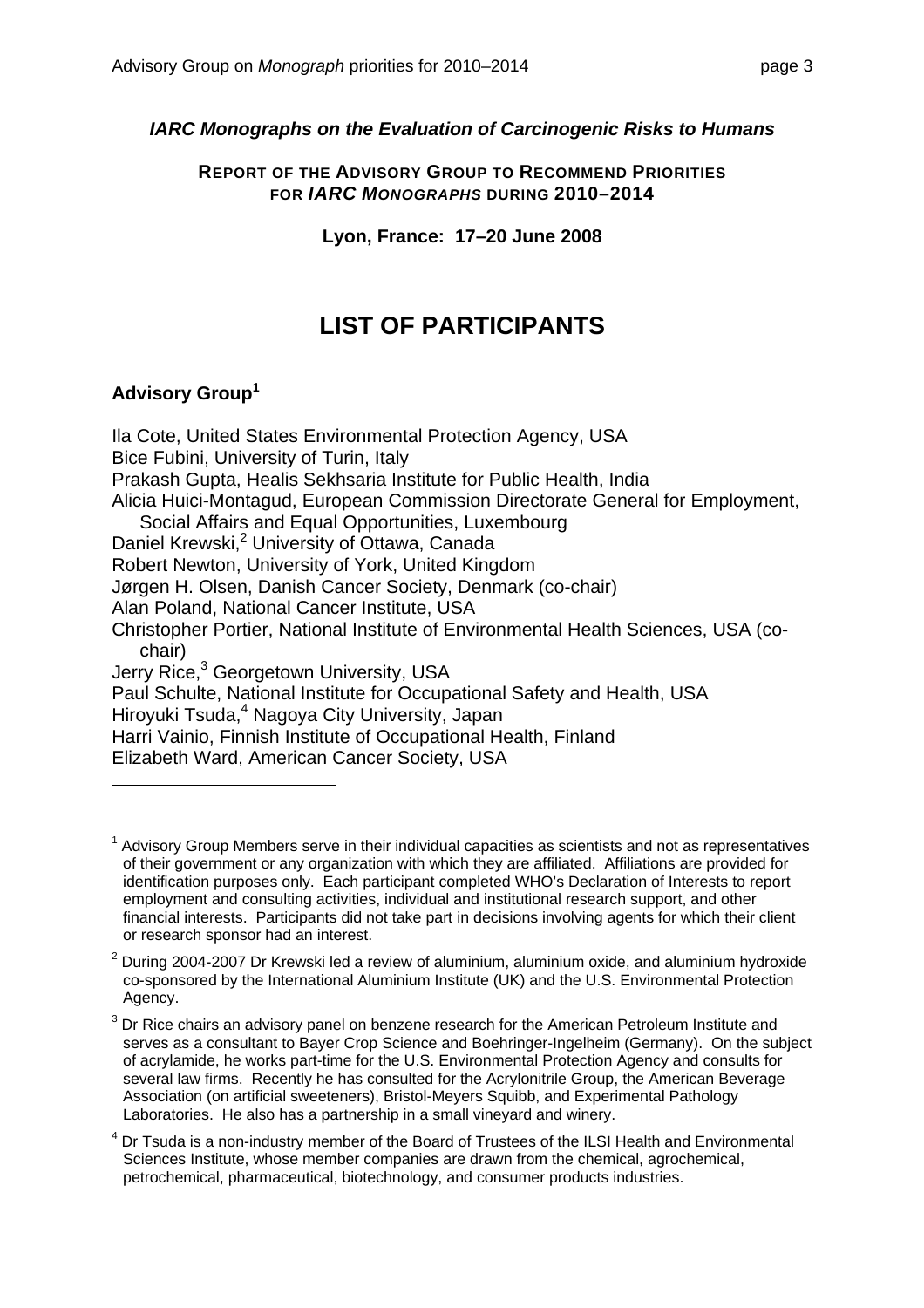#### **IARC Secretariat**

Robert Baan, *IARC Monographs* programme Lamia Benbrahim-Tallaa, *IARC Monographs* programme Paolo Boffetta, Lifestyle, Environment and Cancer Group Véronique Bouvard, *IARC Monographs* programme Vincent Cogliano, *IARC Monographs* programme (head of programme) Fatiha El Ghissassi, *IARC Monographs* programme Yann Grosse, *IARC Monographs* programme Neela Guha, *IARC Monographs* programme Maria León, Lifestyle, Environment and Cancer Group Béatrice Secretan, *IARC Monographs* programme Hai-Rim Shin, Data Analysis and Interpretation Group Kurt Straif, *IARC Monographs* programme Carolyn Vickers, World Health Organization Programme on Chemical Safety, Geneva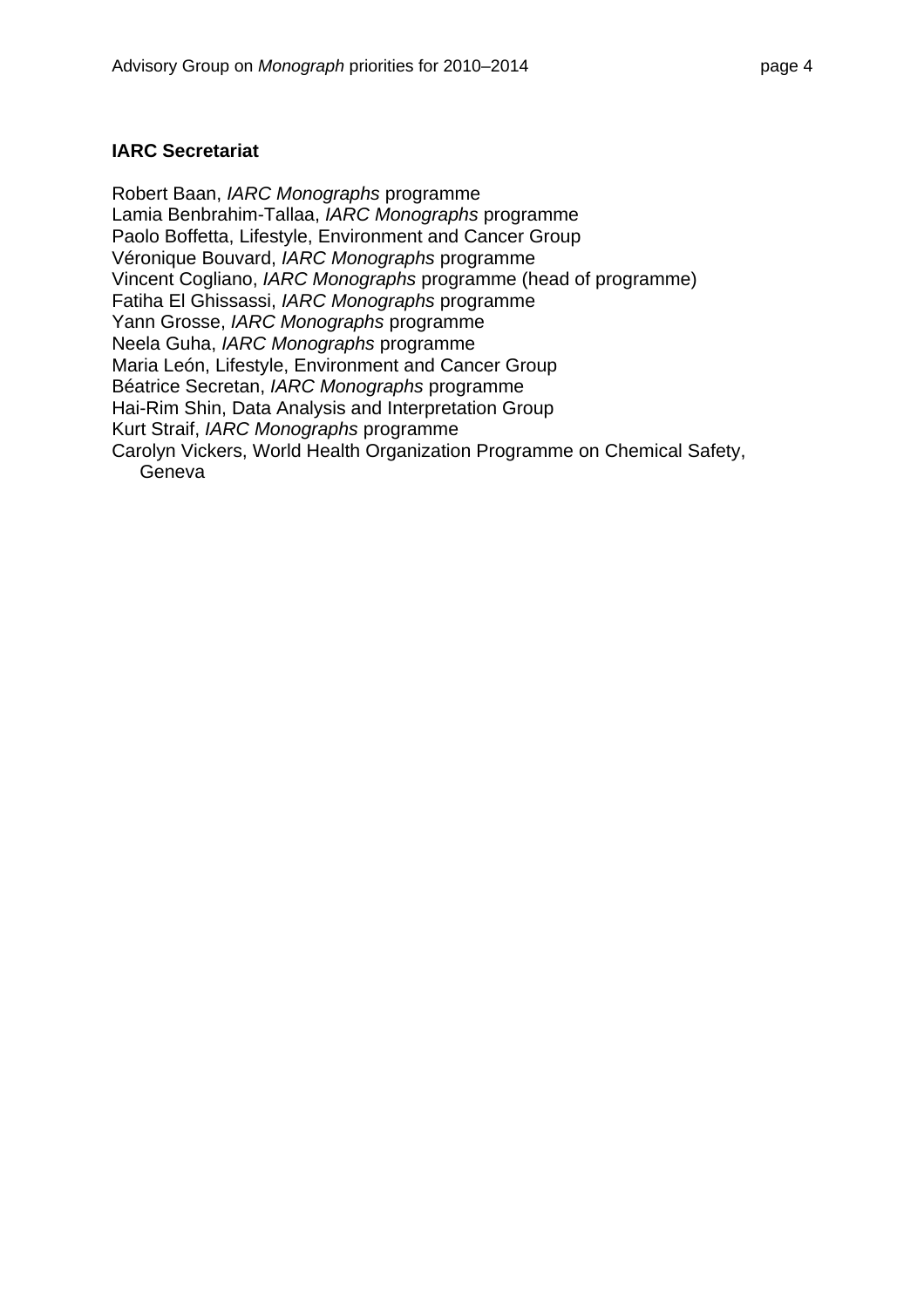*IARC Monographs on the Evaluation of Carcinogenic Risks to Humans* 

# **Report of the Advisory Group to Recommend Priorities for** *IARC Monographs* **during 2010–2014**

**Lyon, France: 17–20 June 2008**

#### **Summary of Advisory Group recommendations**

 The Advisory Group (AG) considers the *IARC Monographs* programme to be a cornerstone of the Agency's overall programme. The *Monographs* are highly regarded worldwide and of great value in the evaluation of potential carcinogenic risks to humans.

 The *Monographs* programme is predicated on the high quality of the evaluations of agents that are potentially carcinogenic to humans. It is imperative to maintain the accuracy and completeness of the review process in order to maintain the credibility and authoritative nature of the conclusions. To do so will require amelioration of the workload of the current staff. The workload of staff has increased markedly over time, in part because of the growing evidence base, but also because of the uneven quality of input from expert Working Group Members prior to meetings and the loss of several experienced staff. The unusually large scope of Volume 100, which will review and update scientific evidence on all agents categorized into Group 1 (*carcinogenic to humans*), has added and will continue to add considerably to the workload over the next two to three years.

 These factors have combined to generate a backlog in the *IARC Monographs* programme, with some recent volumes taking over two years from the time of the Working Group (WG) meeting to finalize. Despite the backlog that has developed recently within the *Monographs* programme, the AG considers the programme to be well managed, and comprised of excellent staff with the expertise needed to deliver the programme.

 Current staffing levels have increased on a temporary basis to cope both with a backlog of work and with the demands of producing Volume 100 in a timely fashion. The dedication of the *IARC Monographs* staff in working towards meeting these two challenges is to be commended. Because of the nature of the *IARC Monographs* programme, whose impacts are felt worldwide, the productivity of the programme cannot be measured simply by counting the number of meetings held, or by the number of volumes produced.

 The AG acknowledges the efforts of the group but feels there are still insufficient resources to simultaneously finish the *Monographs* remaining in Volumes 92-99 and complete Volume 100. Therefore, it is the view of the AG that in order to maintain quality, the output of the programme needs to be adjusted to take into account the complexity and volume of the material being reviewed. To assist in the efficient development of the *IARC Monographs* programme, the AG has formulated a number of recommendations. The AG's most significant recommendations are summarized below.

• The AG recommends that IARC focus on timely and efficient planning, implementation, and completion of Volume 100. This may include expanding the time between the first three meetings and the second three meetings, and using 2010 to finish Volume 100. Additionally, IARC should use the time through 2010 to finish Volumes 92-99 and plan for Volume 101. The AG recognizes that other high priority cancer risk issues may arise during this period; however, the AG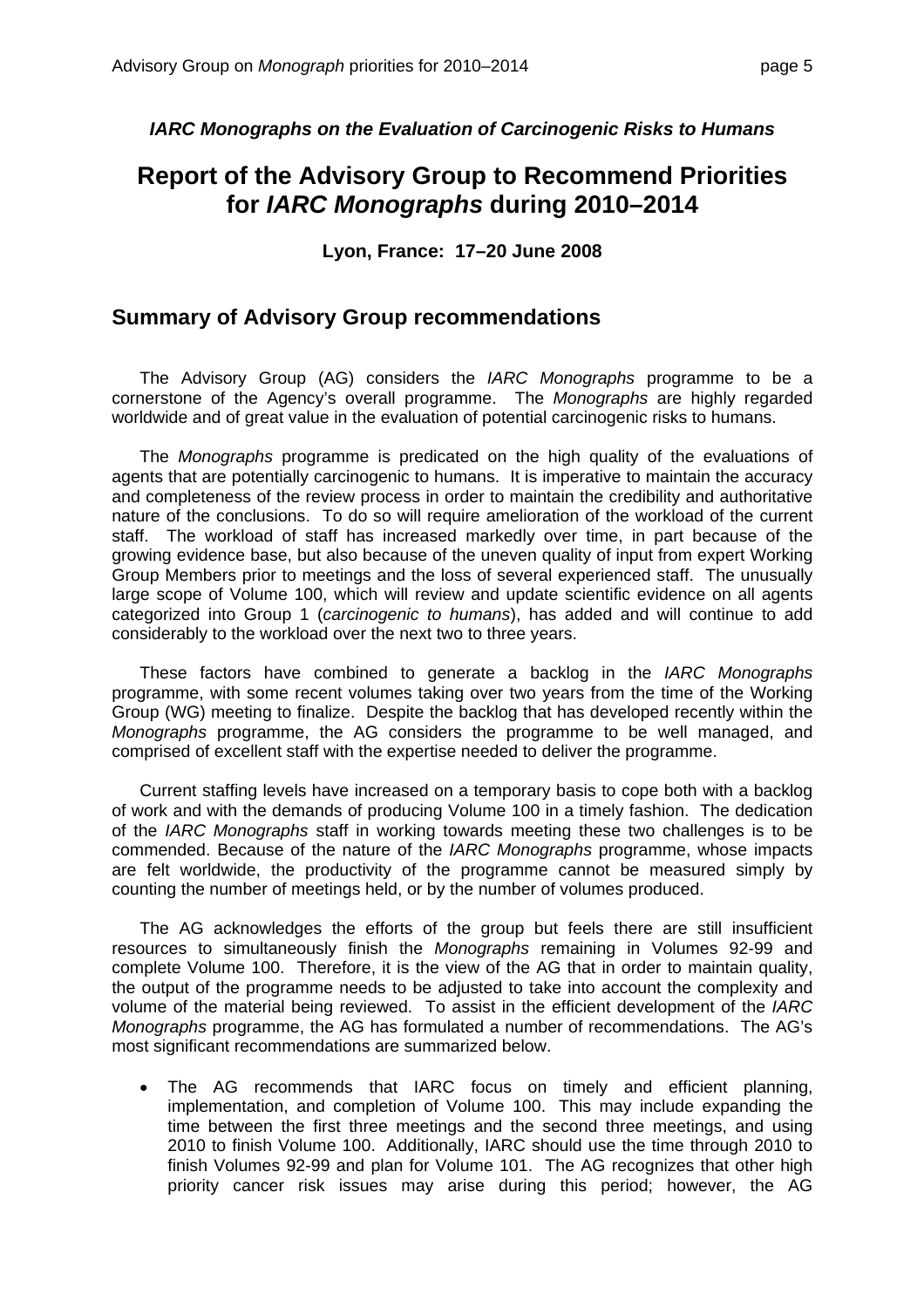recommends that addressing these issues be delayed, if at all possible, in order to finish Volume 100.

- The AG recommends that, if necessary, no Working Group meetings be conducted in the year 2010 following the completion of Volume 100, in order to eliminate the backlog in the production of the *IARC Monographs*.
- The AG is concerned that the workload for Volume 100 may exceed the capacity of the *Monographs* programme. The AG recommends that careful consideration be given to both the size (is there a sufficient number of scientists/staff to handle the workload over the next three years?) and the nature of the staff complement within the *Monographs* programme. Of particular concern is that current staff levels are inadequate to meet the volume of work that will be required during the next two years while Volumes 92-99 are finalized and Volume 100 is initiated, developed and finalized.
- The AG strongly supports the preparation of scientific publications focusing on tumour site concordance and mechanisms of carcinogenesis in humans. The AG encourages IARC to explore other opportunities of this type, including a description of exposure levels at which carcinogenic effects are seen in humans and animals. In order to ensure that later *Monographs* are not unavoidably delayed, the AG recommends that the scientific publications regarding issues such as site concordance between humans and rodents, and common mechanistic considerations, be prepared in collaboration with other units at the Agency as well as external collaborators outside the Agency. The AG views these documents as important scientific spinoffs from Volume 100, further enhancing the value of Volume 100.
- The AG recommends against evaluation of carcinogenicity by site in Volume 100 (i.e. giving the weight of evidence for carcinogenicity by specific tumour types); the AG does, however, support the identification of sites affected by individual agents in Volume 100. The sites that are conclusively established as causally related need to be carefully separated from those where the association is plausible yet uncertain.
- The AG recommends that opportunities for efficiencies in production of Volumes 92- 99 and Volume 100 be sought, based on the overlapping content of these volumes with respect to Group 1 agents. Checking of individual sections should be done in accordance with the importance of those sections to the overall conclusions.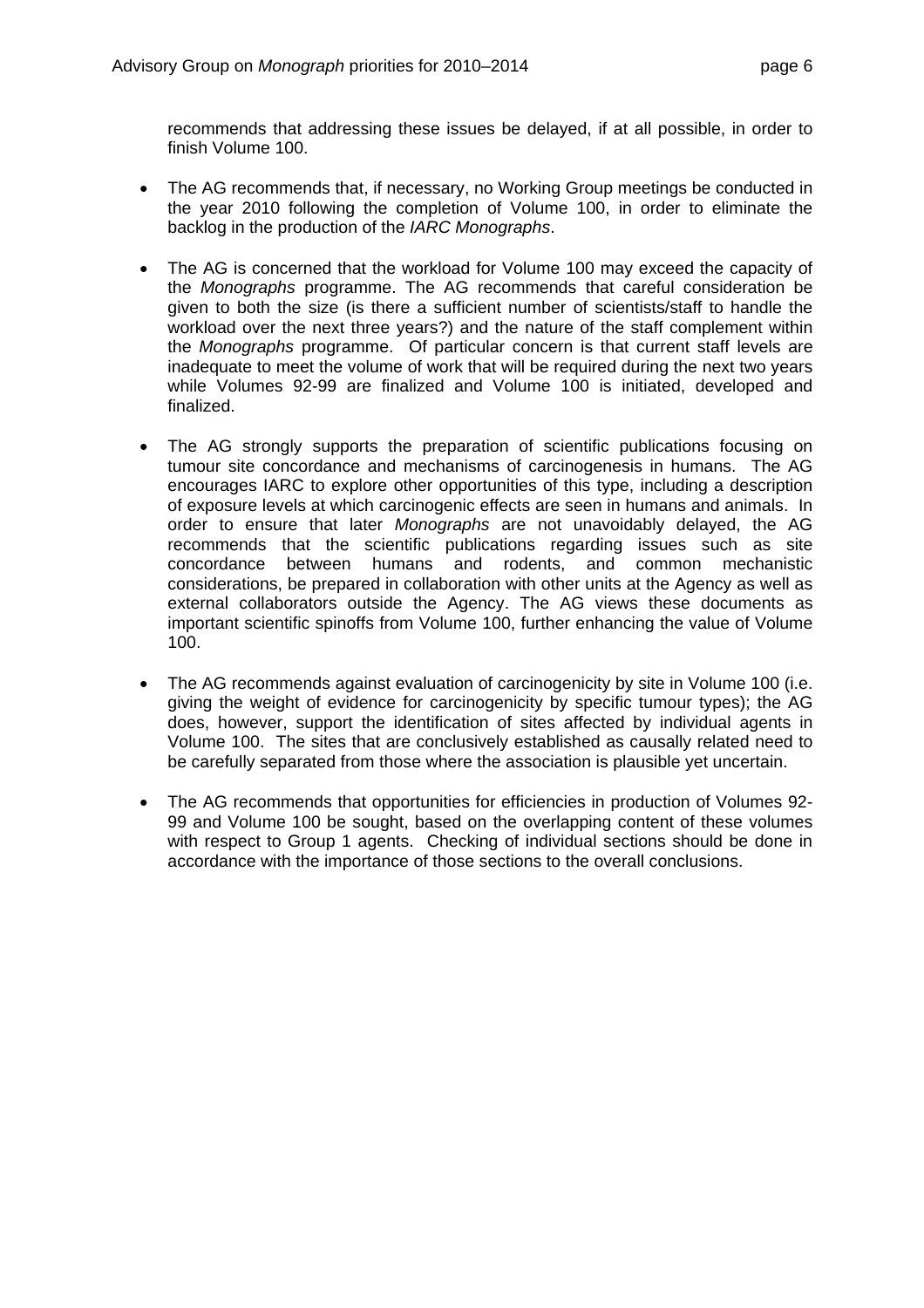## **Issues Facing the** *Monographs* **programme**

 Dr Vincent Cogliano opened the meeting (see Annex) by identifying the following issues for discussion by the AG.

- 1. Reducing publication delay
- 2. Electronic database of *Monograph* results
- 3. Process changes
	- a. Credit for assistants who write critical reviews for Working Group Members
	- b. Creation of tables by IARC staff before a *Monograph* meeting
	- c. Identification of study sponsors in some situations
- 4. Volume 100: Steps to make the workload more manageable
- 5. Volume 100: Terms used to identify occupations evaluated in the *Monographs*
- 6. Priorities for *Monographs* during 2010–2014
- 7. Potential expansion of the concept of "agent" in future evaluations

 The AG elected Dr Jørgen Olsen (Danish Cancer Society) and Dr Chris Portier (U.S. National Institute of Environmental Health Sciences) as co-chairs of the Advisory Group. Dr Daniel Krewski (University of Ottawa) was elected Rapporteur.

#### **1. Reducing publication delay**

#### *Background*

- IARC normally hosts three *Monograph* meetings per year and publishes three *Monograph* volumes per year.
- The timeline for Volume 90 (Human papillomaviruses), for example, involved 34 months from the time of the meeting until the volume was published. There was a 21-month delay (due to ongoing checking of previous *Monographs*) between the time of the meeting and the time when checking of the volume began at IARC; checking took place over a period of 6 months.
- *Monograph* volumes have increased from approximately 200 pages in 1987 to approximately 400 pages from 1992 through to 2006, with the notable exceptions of Volume 83 in 2004 (1500 pages) and the three volumes published in 2007 (at an average of over 600 pages each).
- The staff complement has increased by three people from 2003 to 2008. In addition, it was noted that four of the current positions may be time-limited, which may present human resource problems in the future. Newly hired scientific staff restores levels to the 1999 level but does not expand staff to meet current demands.
- IARC has the capacity to check about 1000 pages per year: Page limits may be considered to achieve shorter volumes in the future. [Strict page limits have been established for Volume 100: a maximum of 30 pages of text per agent, with an average of less than 15 pages per agent.]
- The Volume 100 meetings were scheduled so that the meetings that include Group 1 agents from Volumes 92-99 would occur after the checking of those volumes is complete: for example, lifestyle factors (meeting E) and chemical agents (meeting F) are scheduled last. Currently, the checking of all *Monographs* required for the preparation of Volume 100 is planned to be completed by February 2009.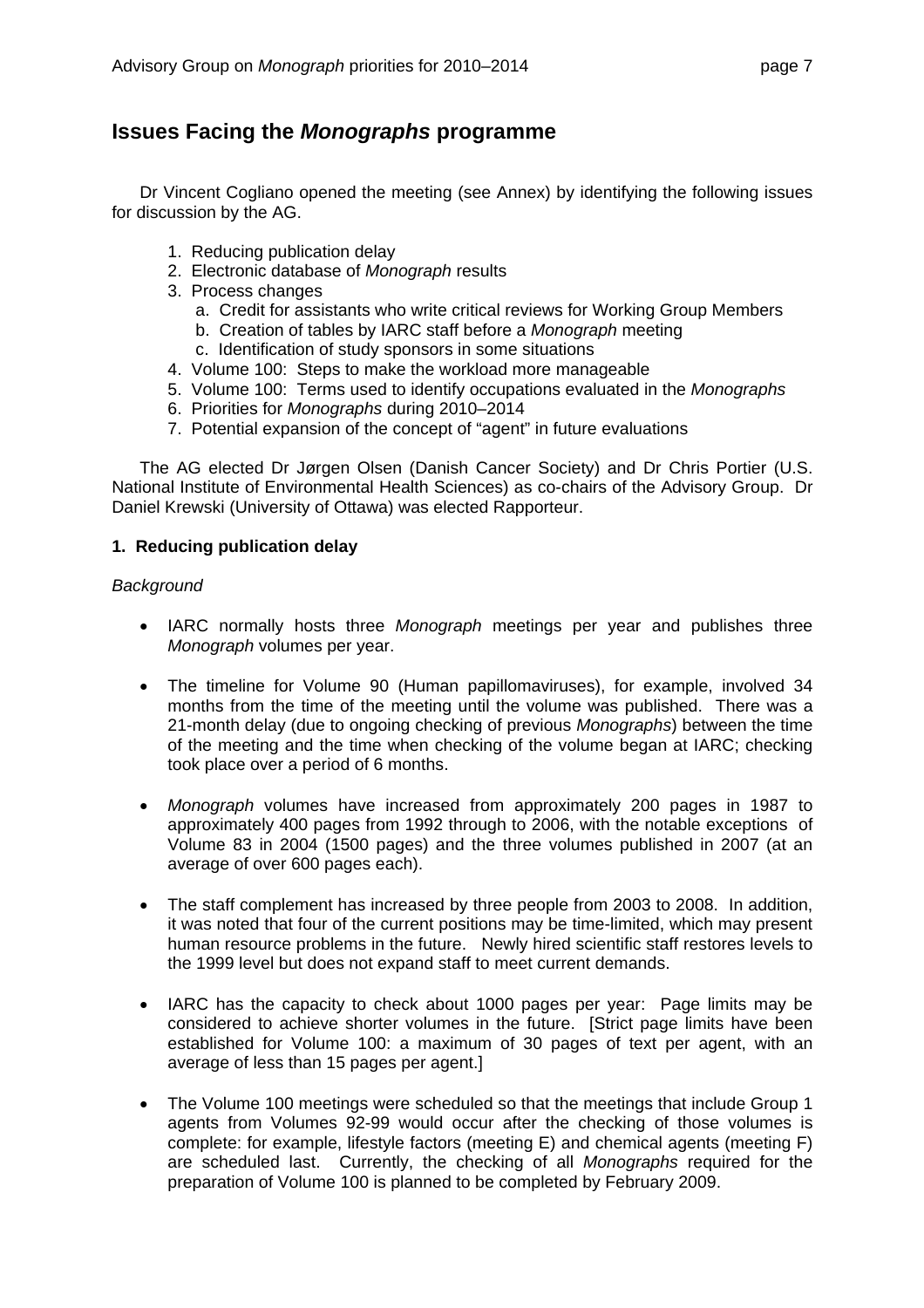- Two scientific publications (site concordance between animals and humans, and mechanisms involved in human carcinogenesis) will be based on Volume 100 – a four-month break in the production of *Monographs* has been scheduled in each of 2010 and 2011 to allow for the completion of these scientific publications.
- The first meeting (pharmaceuticals) for Volume 100 is scheduled for October 2008; the completion of Volume 100 is anticipated in 2010, with publication in 2011.

 The above observations indicate that the *IARC Monographs* programme has faced a steadily increasing workload over the last decade, due to both the increasing volume of scientific literature that needs to be evaluated in individual *Monographs* and the extra demands placed on the programme staff to complete Volume 100 in a timely manner. In considering ways in which these pressures might be addressed, the AG sought options that would ensure that the quality and integrity of the *Monographs* programme be maintained.

#### *Discussion*

- The AG noted the need for timeliness in the completion of *IARC Monographs*, as the results of the *Monographs* are widely used in the evaluation of carcinogens worldwide.
- The *Monographs* programme was initiated in 1971 and has been in existence for almost 40 years. Online sources of scientific data are now widely used – can the *Monographs* be developed using a common online document that Working Group Members and IARC staff alike could work on in real time? [For example, SharePoint is a useful software tool for such an application.]
- It was generally felt that to meet current commitments for the completion of past *Monographs*, and to properly prepare for Volume 100, some efficiencies will need to be found. [For example, efforts have been made to shorten Volume 92 on PAHs.]
- Because of the authoritative nature of the *IARC Monographs*, it is important that accuracy not be sacrificed in the interest of speeding up production of the *Monographs*.
- Could the original authors of the reference be asked to check that portion of the *Monograph* relating to that reference? [This would not seem to be generally useful, because of the large number of original authors who would have to be contacted, many of whom might not be able to check the *Monograph* in a timely manner.]
- Could the Working Group Members be asked to conduct the checking on IARC's behalf? [Most Working Group Members have indicated that they do not have time to work on the *Monograph* after the *Monograph* meeting is over.]
- Could some of the checking involved in the backlog be contracted out? [There are three options for additional checking resources: recruit additional staff, contract out the checking, and ask staff to work overtime.]
- Could checking focus primarily on those items that are critical to the classification of the agent under review? [Failing to check the entire *Monograph* could compromise the credibility of the *Monographs* programme.]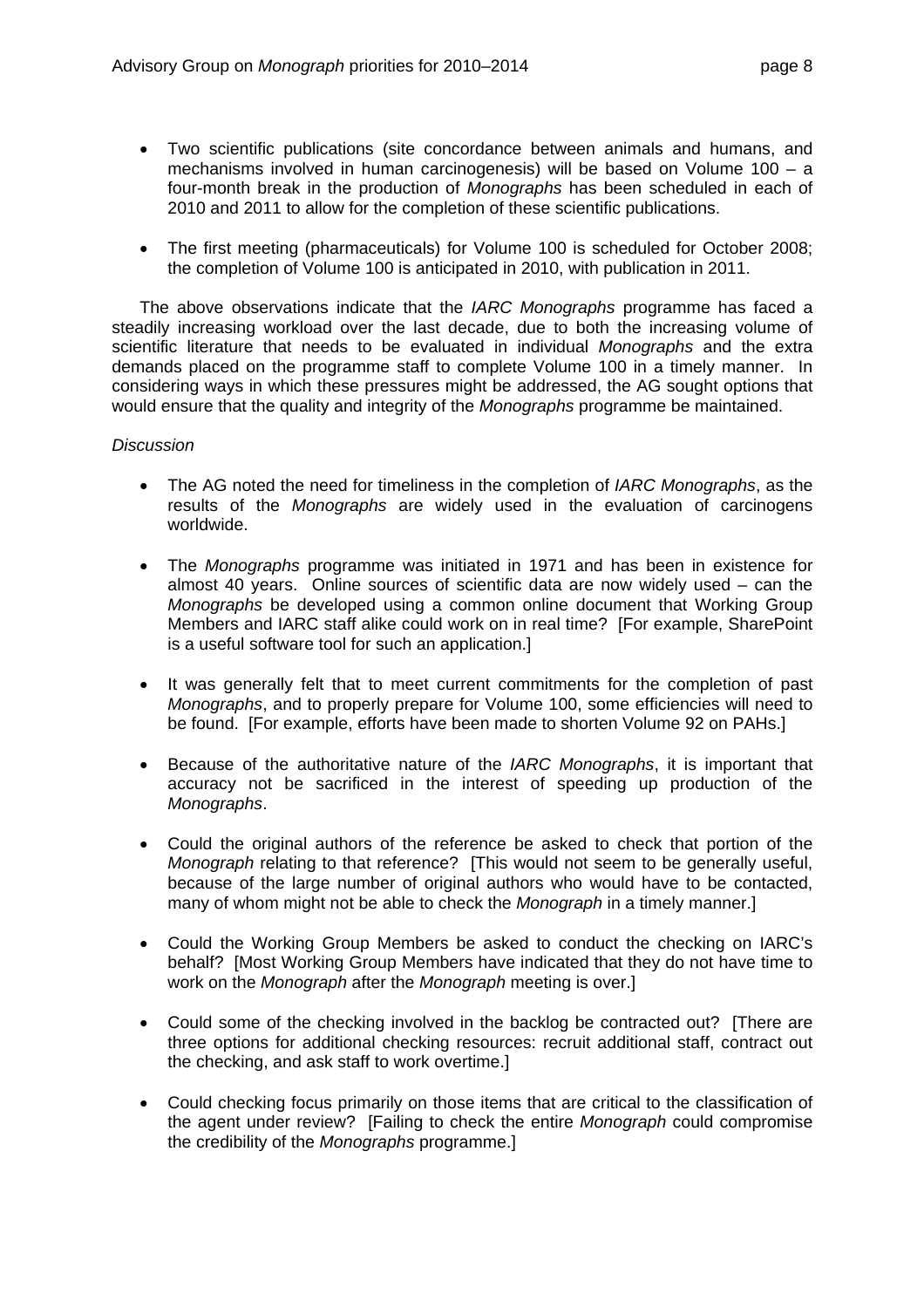- Checking focuses on matters of scientific fact and accuracy: language editing is done by the IARC editor. [Editing normally does not hold up production of a volume.]
- Historically, much of the backlog started with Volume 83 (Tobacco smoke and involuntary smoking), which is approximately 1500 pages.
- Some *Monograph* sections have a large number of references, which need to be reviewed as part of the checking process. [One section of one *Monograph* had over 400 references, all of which had to be ordered from the library for checking.]
- Limiting the number of references that can be included in a *Monograph* could be considered (focusing on the key references needed to support the conclusions drawn).
- IARC may want to consider recruiting an individual to obtain references that need to be checked, and to provide secretarial support to the *Monographs* programme.
- Electronic systems for indentifying experts for *Monograph* Working Groups are being considered by IARC; other opportunities to make production more efficient using modern informatics techniques are being considered.
- Electronic publication of unedited/unchecked *Monographs* as prepublication versions might be considered. [This is currently done by the U.S. National Research Council, where prepublication versions of committee reports are often done in advance of the publication of the final version.]
- The *Lancet Oncology* summaries, which appear within eight weeks after a *Monograph* meeting, provide a venue for making the conclusions available in a timely manner; however, IARC still receives many requests for additional information between the time the *Lancet Oncology* article appears and the full volume is published.
- Several groups (IARC, WHO, and the EC) review the same data. (The IARC review should ideally form the foundation on which other evaluations are built.) Prepublication versions of *Monograph* volumes have been provided to these groups upon request.
- Immediate prepublication may not be desirable, in cases where the volume is in only rough form following the *Monograph* meeting.
- Can all of the "production logistics" of the *Monographs* programme be reviewed, in the interest of identifying possible efficiencies in production? [Publication on-demand – using pdf copies that can be accessed online – might be considered as part of this review.]
- Can the *Monographs* be streamlined by relying more on tables (which would be carefully checked), rather than narrative text? [Narrative text might be necessary for key studies.]
- The U.S. Environmental Protection Agency is facing a challenge with the volume of scientific literature on the six "criteria air pollutants" for which national ambient air quality standards are set. (Over 100 000 references have been reviewed in the past; new papers are appearing at a rate of over 1000 per month.) This has led EPA to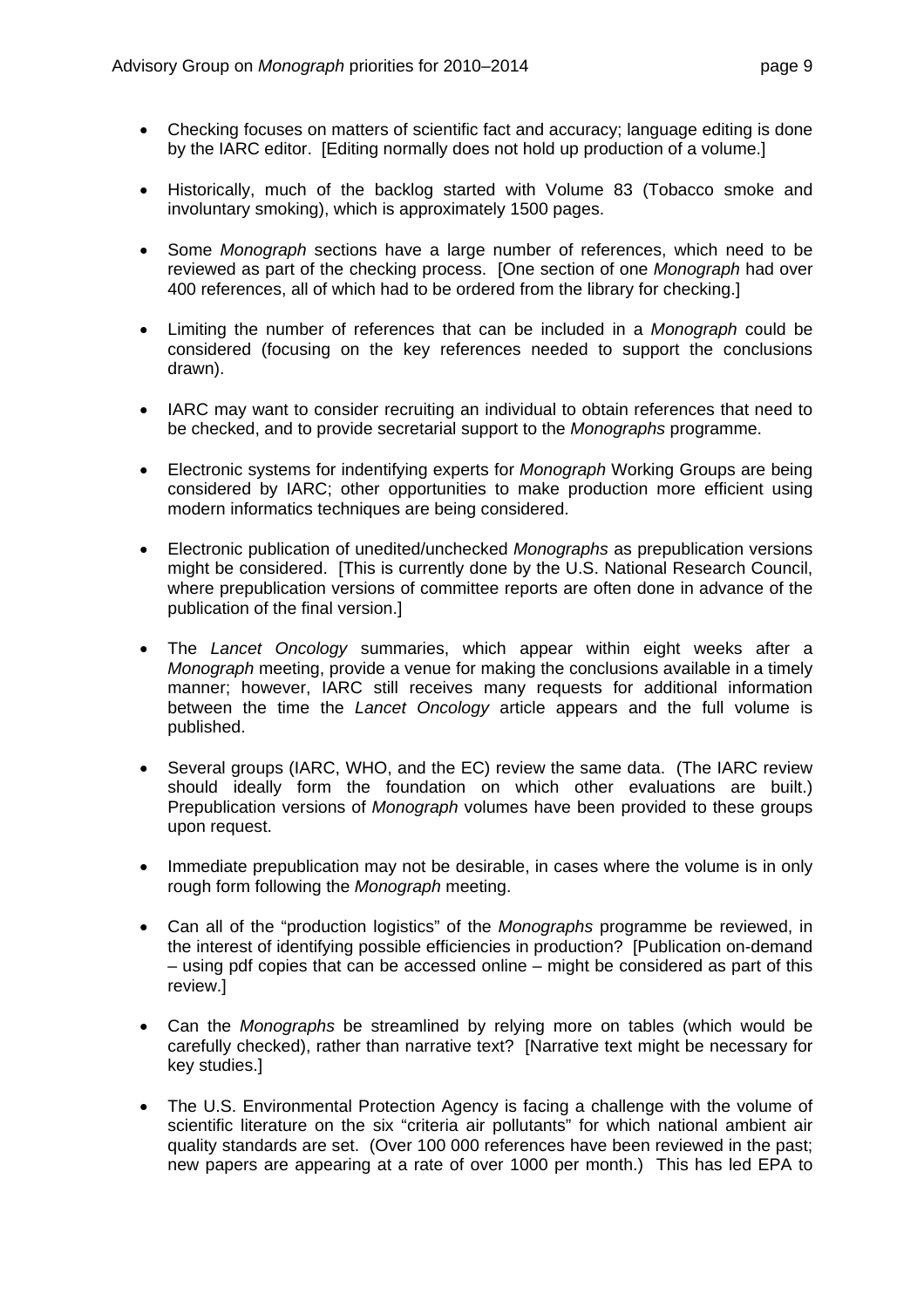focus on the most important studies and to briefly summarize other studies in tabular form.

• The AG considered the possibility of not preparing Volume 100 as currently envisaged, and continuing with the development of *Monographs* on new agents, as in the past. The AG considered Volume 100 and the two related scientific publications on tumour site concordance and mechanisms of carcinogenesis to be important contributions to the field of cancer risk assessment and did not recommend that Volume 100 be abandoned.

#### *Origin of the Backlog*

 Beginning with the production of an unusually large volume (1500 pages) on tobacco smoke and involuntary smoking in 2002 (published two years later in 2004), a backlog in the completion of *IARC Monographs* has developed. The tendency towards larger and more complex *Monographs* (as a consequence of the increasing volume of literature that is emerging on agents evaluated within the *Monographs* programme) has also contributed to this backlog. With the increasing demands on people's time, Working Group Members may be relying more on IARC staff in the preparation of current *Monographs* than in the past. The production of Volume 100, a monumental and resource-intensive undertaking that will update the information on Group 1 carcinogens considered in Volumes 1-99, will add considerably to the workload of the *Monographs* programme staff.

#### *Recommendations*

#### **Volumes 92-99**

- The AG considered it inadvisable to reduce the level of checking of Volumes 92-99 in a way that would compromise the quality and integrity that the *Monograph*s programme has historically enjoyed. However, as discussed below, the AG has suggested several opportunities for achieving some increases in efficiency that could be considered.
- The checking of Volumes 92-99 is targeted for completion by February 2009. (Volumes 92 and 97 have been checked.) To ensure that this goal is achieved, additional resources will need to be dedicated to checking these volumes. (These additional resources need not be new full-time staff, but could come from short-term secondments, or staff from the sponsoring organizations.)
- The unchecked versions of Volumes 92-99 that pertain to Group 1 carcinogens could be shared immediately with the Working Groups for Volume 100, asking them to correct any discrepancies they see in the tables or text. However, this is unlikely to significantly reduce staff workload, unless the Volume 100 experts check these tables and text to the same standard currently applied by IARC staff.
- The AG recommends that opportunities for efficiencies in production of Volumes 92- 99 and Volume 100 be sought, based on the overlapping content of these volumes with respect to Group 1 agents. Checking of individual sections should be done in accordance with the importance of those sections to the overall conclusions.
- To allow proper completion of Volumes 92-99 prior to the preparation of Volume 100, the production of Volume 100 could be delayed. Alternatively, the latter three meetings could be delayed.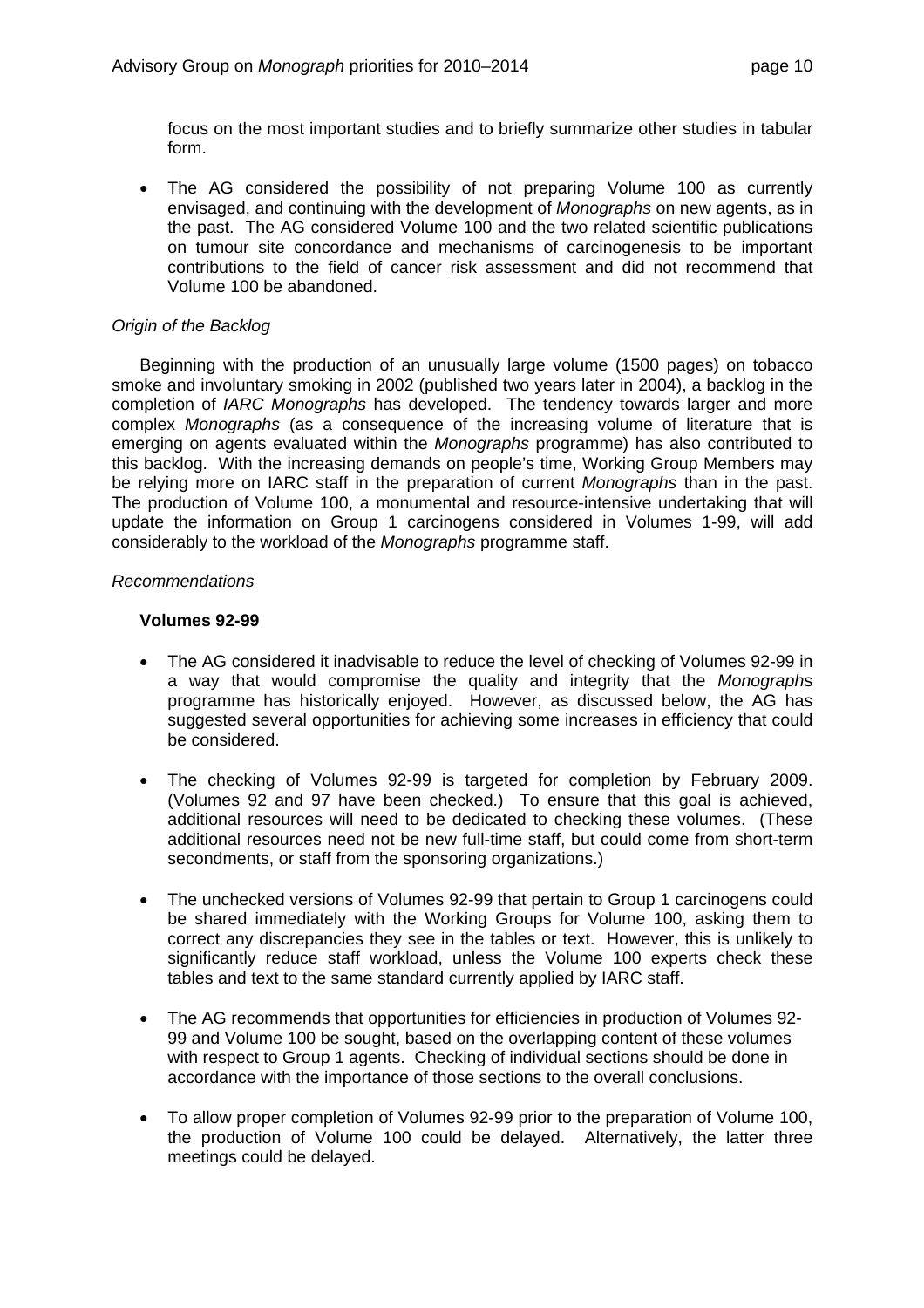#### **Volume 100**

- The AG discussed the possibility of recommending to delay the initial meeting for Volume 100, or cancellation of Volume 100, as a means of reducing the backlog in finalizing *Monographs* 92-99. However, given the scientific value of Volume 100 as currently envisaged, the AG did not see the delay of the initial meeting or cancellation of Volume 100 in the interests of workload management as a desirable option.
- If necessary, the AG recommends that the later meetings scheduled for Volume 100 be delayed to allow the Agency to manage its workload in a manner that will ensure that the quality and integrity of the *Monographs* are maintained.
- The AG is concerned that the workload for Volume 100 may exceed the capacity of the *Monographs* programme. The AG recommends that careful consideration be given to both the size and composition of the staff complement within the *Monographs* programme. Of particular concern is the volume of work that will be required of support staff (e.g. reference librarians, technical typists) during the next two years while Volumes 92-99 are finalized and Volume 100 is initiated, developed and finalized.
- The AG discussed the possibility that extending the timeframe for Volume 100 could seriously delay the evaluation of the carcinogenic potential of novel exposures (e.g. radiofrequency EMF). The AG believes that Volume 100 is an important scientific contribution and warrants the time, effort and resources being employed in its development.
- Dedicated "fact checkers" could be used for Volume 100 to ensure the accuracy of information copied from the scientific literature before, during, and after the *Monograph* meetings (verifying discrepancies between what is stated at the meeting and what appeared in the original scientific publication). If resources permit, these "fact checkers" could be recommended by Working Group Members (e.g. post-docs, junior faculty) and used as "fact checkers" on the draft.
- The AG recommends that opportunities for efficiencies in production of Volumes 92- 99 and Volume 100 be sought, based on the overlapping content of these volumes with respect to Group 1 agents. Checking of individual sections should be done in accordance with the importance of those sections to the overall conclusions.

#### **Future volumes**

- The AG recommends that IARC focus on timely and efficient planning, implementation, and completion of Volume 100. This may include expanding the time between the first three meetings and the second three meetings, and using 2010 to finish Volume 100. Additionally, IARC should use the time through 2010 to finish Volumes 92-99 and planning for Volume 101. The AG recognizes that other high priority cancer risk issues may arise during this period; however, the AG recommends that addressing these issues be delayed, if at all possible, in order to finish Volume 100.
- The AG recommends that, if necessary, no *Monograph* meetings be conducted in the year 2010 following the completion of Volume 100, in order to eliminate the backlog in production.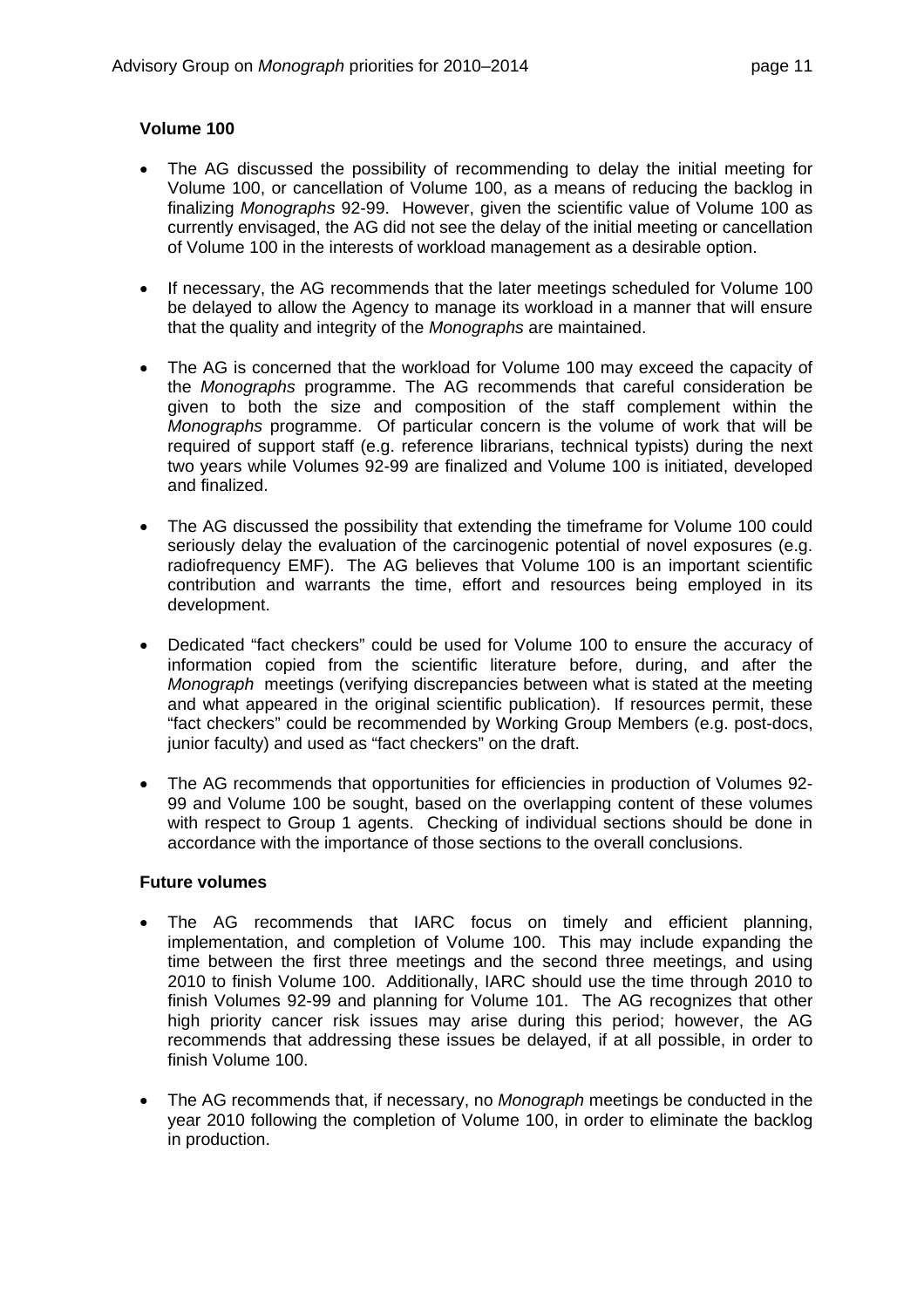- Consideration could be given to initiating Volume 101, the next volume that would address a new high priority agent potentially carcinogenic to humans, before Volume 100 is published in final form.
- IARC can check about 1000 pages per year with the regular complement. The AG recommends that the number of volumes produced each year be tied to this page limit, in order not to compromise the quality and integrity of the *Monographs*.
- To avoid future backlogs in production, more concise approaches to presenting the scientific data on the agents of interest should be considered. In particular, more reliance may be placed on short narrative summaries and tabular, rather than textual, summaries of data, using narrative summaries primarily for key studies and knowledge integration. The use of web annexes, a now common practice with many scientific journals, might be considered as a way of shortening *Monographs*. (A web annex might be used, for example, to list studies that were considered, but not used, in the evaluation.)
- The AG strongly supports the preparation of scientific publications focusing on tumour site concordance between animals and humans and mechanisms of carcinogenesis in humans. The AG encourages IARC to explore other opportunities of this type, including a description of exposure levels at which carcinogenic effects are seen in humans and animals and implications for more quantitative assessments of carcinogenic risks to humans. In order to ensure that later *Monographs* are not unavoidably delayed, the AG recommends that the scientific publications regarding issues such as site concordance and mechanisms of carcinogenesis be prepared in collaboration with other units at the Agency as well as external collaborators outside the Agency. The AG views these documents as important scientific spinoffs from Volume 100, further enhancing the value of Volume 100.
- As recommended for Volume 100, an ongoing pool of "fact checkers" could be established to assist in the checking of future *Monographs*. Training of the fact checkers could be provided (possibly via the Internet). The AG noted that compensation for time spent on fact checking may need to be provided by IARC, or its sponsors.
- The AG suggests the expanded use of project management techniques, such as Gannt charts, to assist in the timely production of future *Monographs*.
- Modern informatics tools (e.g. heat maps, text mining of scientific manuscripts), should be explored as a way to present large amounts of information in future *Monographs*.

#### **2. Electronic database of** *Monograph* **results**

#### *Discussion*

The IARC staff suggested that it would be useful to create an electronic database of *Monograph* results, and that Volume 100 provides an excellent opportunity to build such a database. The AG discussed this concept, and made several recommendations in this regard.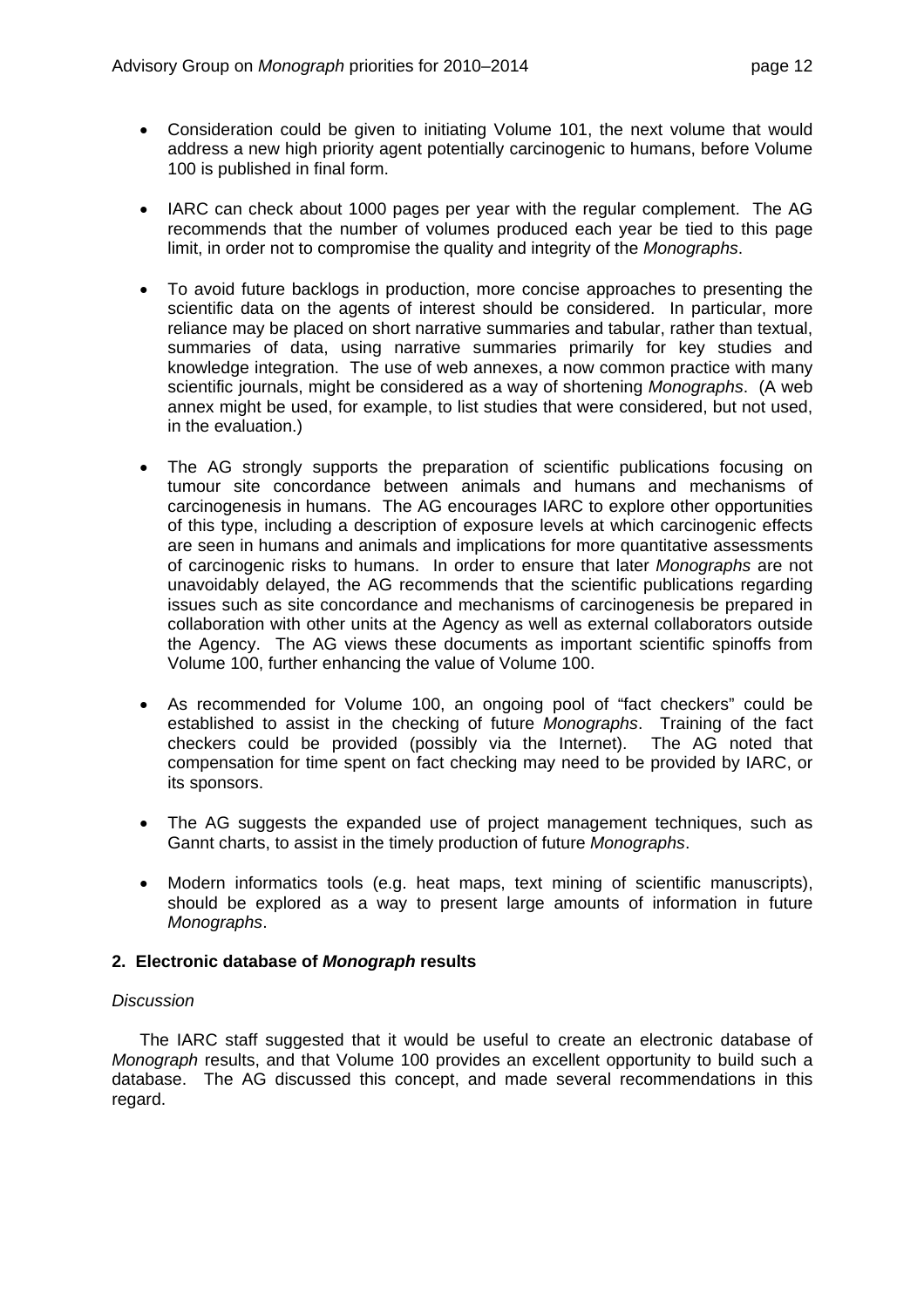#### *Recommendations*

- The AG recommends that IARC pursue the development of an advanced database for use within the *Monographs* programme. The creation of such a database has the potential to provide IARC with the capacity to handle information related to the *Monographs* more efficiently, and to make this information available to others in an easy-to-use form.
- IARC staff presented a list of potential data elements that could be included in such a database; the AG agreed with all of the proposed data elements.
- The AG also discussed additional data elements, including a descriptor of the nature of the exposure (e.g. pharmaceutical agent, environmental pollutant), an indication of the nature of the dose–response relationship, and information on the mechanisms of carcinogenesis of the agent.
- The AG felt that a comparatively advanced database structure should be implemented (such as ACCESS rather than EXCEL), in order to provide IARC with the capacity to extract and summarize information from the database in the most informative manner possible.
- The AG recommends that IARC evaluate the experience of other organizations, such as the U.S. National Cancer Institute, in moving forward with the development of the database. Tumour nomenclature algorithms already in use by other organizations (such as the U.S. NCI) may also be useful in this regard.

The AG noted that the creation of a sophisticated computerized database on carcinogenic agents as described here will require specialized informatics expertise to implement and maintain. If such a database is pursued, it may be necessary to recruit additional specialists. A web-based version of Volume 100 could be maintained as a living, regularly updated volume on the Internet, supplemented with short updates (20-30 pages) as new Group 1 agents are identified and as existing Group 1 agents are re-evaluated. As resources become available, a web-based version of *Monographs* for agents falling outside of Group 1 would also be valuable.

#### **3. Process changes**

#### **a. Credit for assistants who prepare critical reviews for Working Group Members**

#### *Discussion*

- IARC staff noted that, on occasion, draft documents for *Monograph* meetings have been written by individuals other than Working Group Members. The AG acknowledged the need for individuals who have contributed to a *Monograph* to be recognized. At the same time, the AG pointed out that Working Group Members assume responsibility for the written material submitted to IARC.
- The AG observed that the use of assistants by Working Group Members in preparing their submissions to IARC may actually be beneficial to the *Monographs* programme, as a consequence of the additional resources that are contributed to the programme.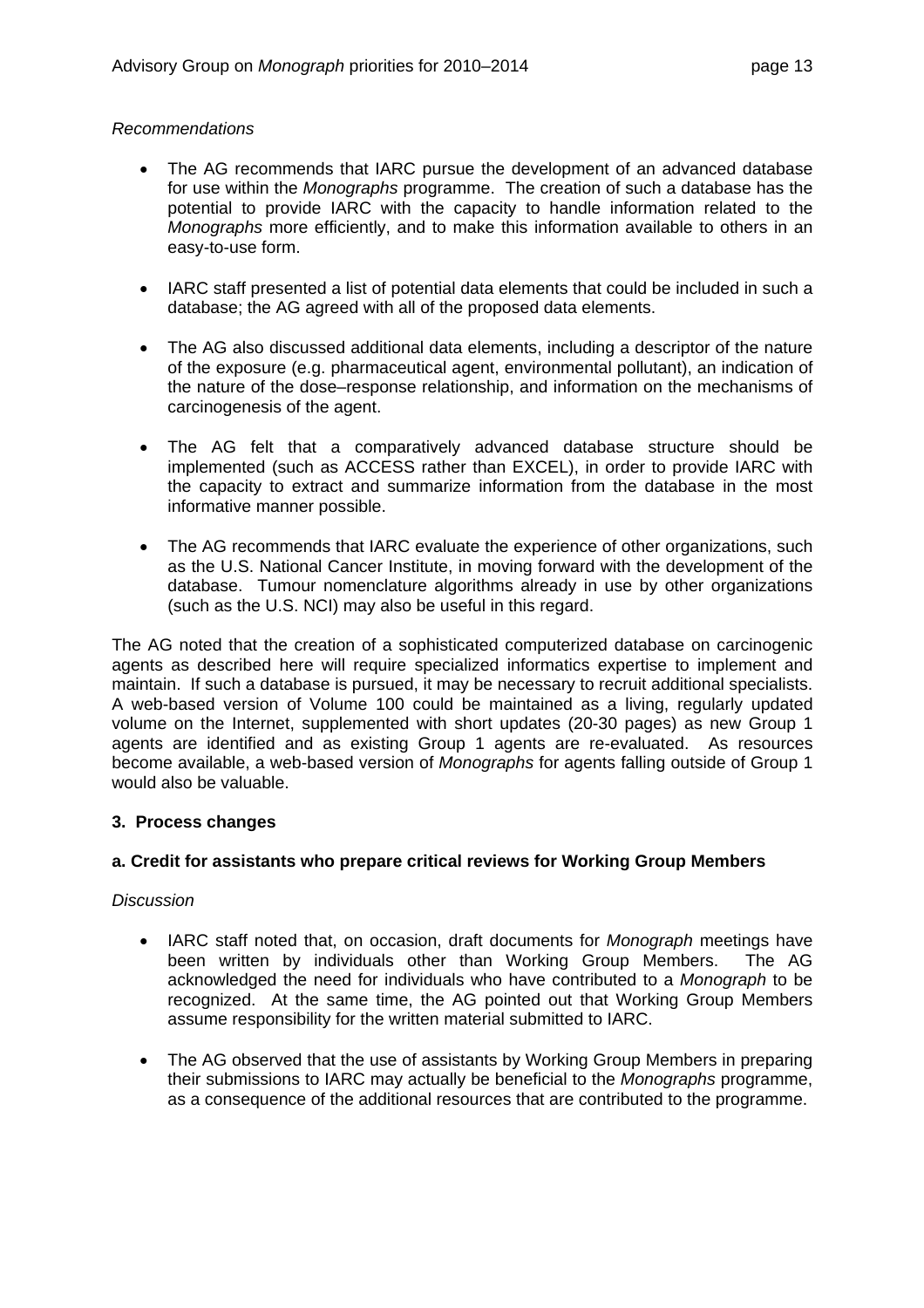#### *Recommendation*

• The AG acknowledges that Working Group Members may receive assistance from others in the assembling of materials submitted to the *Monographs* programme. While Working Group Members may make use of such assistance in gathering information that they may include in their submissions, Working Group Members should draft the text and tables that are submitted to IARC. Ultimately, Working Group Members assume full responsibility for the material they provide to IARC.

#### **b. Creation of tables by IARC staff before a** *Monograph* **meeting**

#### *Discussion*

• The AG recognized that the creation of the tables by IARC staff in advance of a *Monograph* meeting would improve the quality of the information available for discussion at the meeting, reduce the time needed during the meeting for tasks that are not central to discussing the overall conclusions, and speed up checking the *Monograph* following the meeting.

#### *Recommendations*

- The AG does not support the preparation of tables by IARC staff prior to a *Monograph* meeting at this time. The AG feels that immediately implementing this policy could lead to less involvement of the Working Group Members in preparing the material for which they are responsible and inefficiencies in the use of staff and scientists in preparing the *Monographs*. The AG recommends that IARC selectively implement creating tables in advance of a *Monograph* meeting to assess whether this approach will lead to greater efficiency and overall quality.
- The AG recommends that IARC investigate the use of electronic questionnaires and query tools that allow the capture of information from Working Group Members regarding relevant studies that can then be automatically formatted into a table for use in a *Monograph*.

#### **c. Identification of study sponsors in some situations**

#### *Discussion*

• IARC staff noted that many scientific journals require authors to acknowledge sponsorship. There have been some cases in the literature where the results of a scientific publication reflect, explicitly or implicitly, the perspective of the (private or public sector) sponsor.

#### *Recommendation*

• The AG did not feel it necessary to draw attention to the sponsorship of specific research studies; rather, it is the responsibility of the Working Group to evaluate each study on its own merits, and to determine the integrity of the results obtained before they are included in a *Monograph*.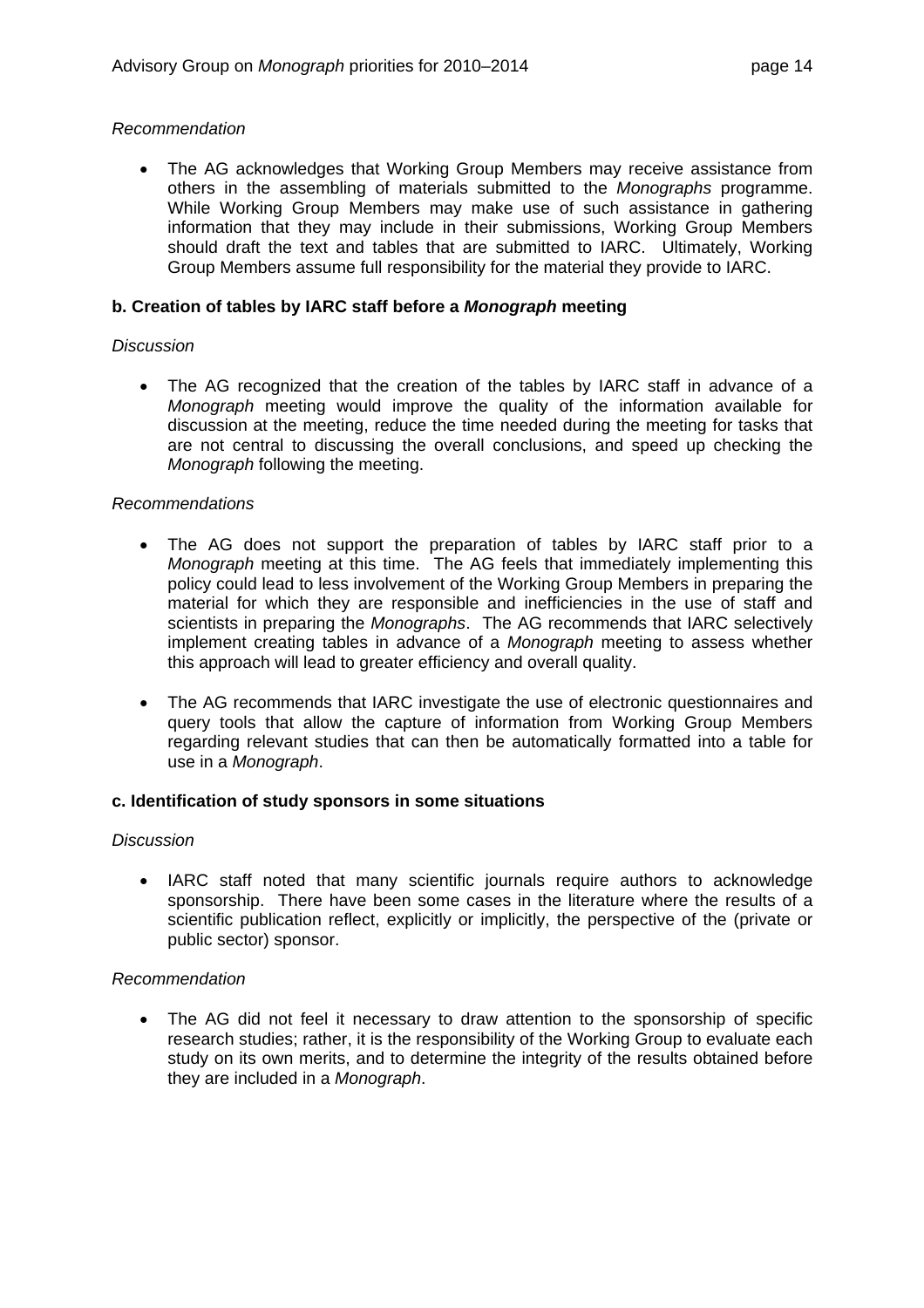#### **4. Volume 100: Steps to make the workload more manageable**

#### *Discussion*

• The value of Volume 100 will be to update the scientific literature and provide a summary of the overall literature as of this point in time. Volume 100 will also be useful in identifying specific tumour sites that are affected by Group 1 carcinogens. The two scientific publications (tumour site concordance and mechanisms of human carcinogenesis) will be valuable follow-on products from Volume 100.

#### *Recommendations*

 The AG offered the following observations on the steps proposed by IARC to make the production of Volume 100 more manageable.

a. Each agent and section (exposure data, cancer in humans, cancer in experimental animals, mechanistic and other relevant data) will have strict page limits. The longest *Monographs* (for example, tobacco smoke or asbestos) will not exceed 30 pages of text. The average *Monograph* should be less than half of this upper limit.

*Recommendation:* In order to keep Volume 100 to be of manageable size, the AG supported the page limits proposed by IARC (recognizing that exceptions may be necessary in some cases).

b. For epidemiological studies and cancer bioassays, all information on study design and results will be summarized in tables and these details will not be repeated in the text. There will be no page limits for tables. Nonetheless, for clearly established associations such as tobacco smoke and human lung cancer, HPV-16 and cervical cancer, or benzo[*a*]pyrene and lung cancer or skin cancer in experimental animals, individual Working Groups may decide to limit tables to a small number of the most informative studies (that is, those that provide significant or new information) and the rationale for study inclusion and exclusion will be explained in the *Monograph*.

*Recommendation:* The AG agreed with the intent to limit tables to the most informative studies. The amount of text in the *Monograph* will also be reduced through greater reliance on tabular summaries of pertinent studies.

c. Tables may be taken from any authoritative source: earlier *Monographs*, background documents for the NTP Report on Carcinogens, or assessment documents prepared by national health agencies such as the U.S. EPA. These tables will be electronically imported or manually typed into Volume 100 and credited and referenced appropriately. To lessen the pre-meeting efforts of the six Working Groups, their writing assignments will be (1) to update these tables by including studies published after the earlier tables had been prepared and (2) to write a text summary of the studies as a whole. To save time in the post-meeting verification of the tables, the *Monographs* programme staff will verify only those studies that were added for Volume 100, not the information that appeared in the earlier authoritative source.

*Recommendation:* The AG supported the reliance on existing tables from earlier *Monographs* and limiting verification to studies that were added to these tables by the Working Groups for Volume 100. The AG did not support the direct use of tables from other sources.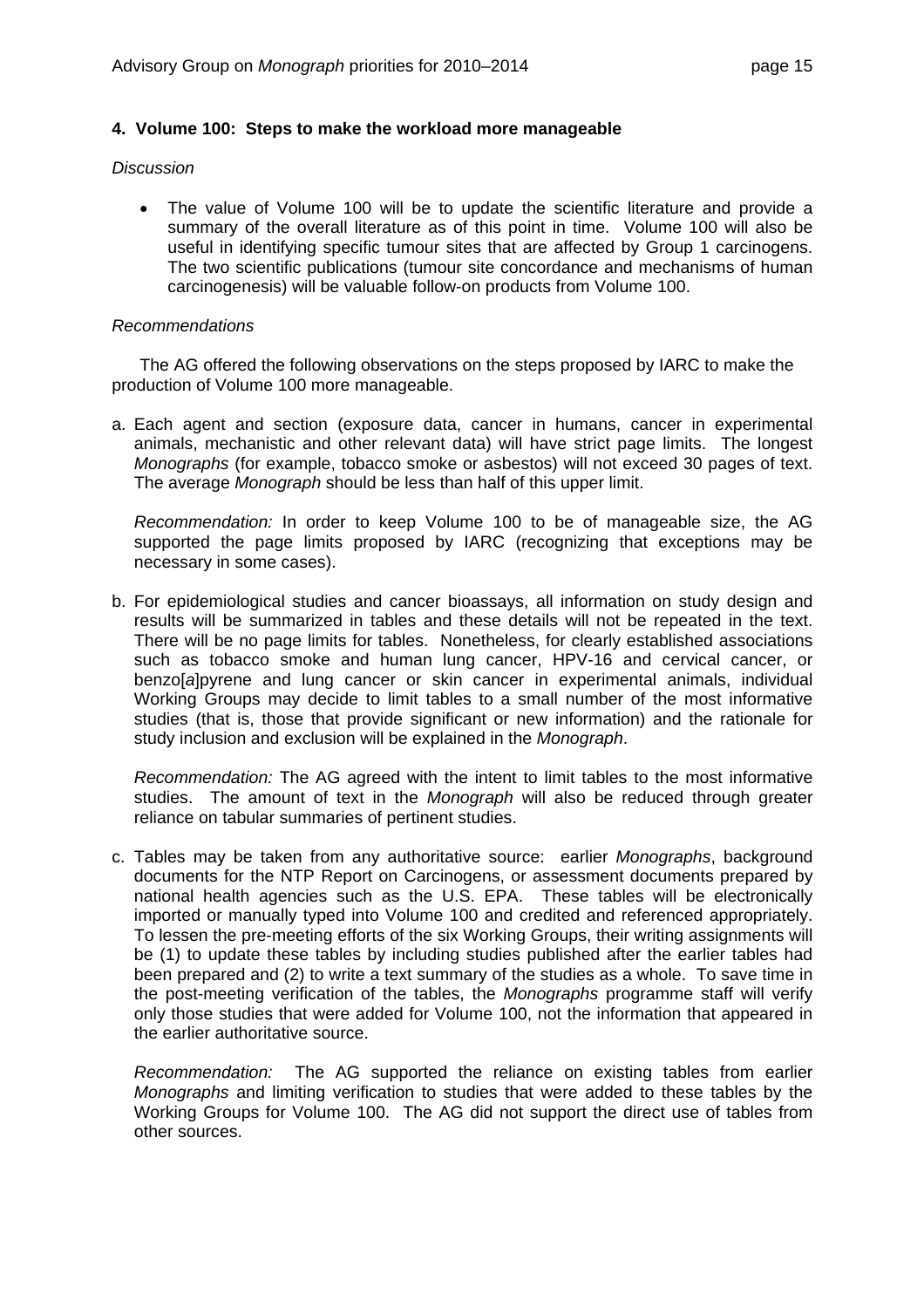*Recommendation:* The AG also suggested that it may be helpful to move away from the traditional concept of tables towards the more general concept of structures; this would permit the storage of relevant scientific data in a structured database that could be easily searched, and used to generate tables that would summarize the relevant information in an appropriate form.

d. Mechanistic studies and other relevant data will be discussed in a section that resembles a review article. Individual study design information will generally not be reported. Mechanistic sections will be limited to approximately 20-50 references that provide a representative but not exhaustive review of these studies.

*Recommendation:* The AG concurred that an accurate description of mechanisms of carcinogenesis could be accomplished with a limited bibliography and supports the proposed practice of limiting the number of references in the section on mechanistic and other relevant data.

e. To ensure that Volume 100 will be of high quality, IARC will coordinate a review of working papers before each *Monograph* meeting. Working Group Members have been asked to send their preliminary working papers and reference lists to IARC five to six months before each meeting, IARC will then send these papers to other Working Group Members for comment, and the original writer will address the comments in a revised working paper due two to three months before the meeting. This pre-meeting review will ensure that each section receives more attention than can be given during the meeting. Pre-meeting reviewers will also be asked to identify key issues so that the meeting can be planned to allow adequate time for each discussion.

*Recommendation:* The AG felt that the timetable proposed for developing the individual working papers in Volume 100 was reasonable and appropriate, although this timetable does represent a significant challenge. (The AG felt that having *Monograph* materials several months ahead of the meeting would greatly facilitate the completion of Volume 100 in a timely manner.)

#### **5. Volume 100: Terms used to identify occupations evaluated in the** *Monographs*

 The following terms have been used to describe jobs and occupations in previous *IARC Monographs*:

- Boot and shoe manufacture and repair (vol 25, sup 7)
- Furniture and cabinet making (vol 25, sup 7)
- Haematite mining (underground) with exposure to radon (vol 1, sup 7)
- Coal gasification, occupational exposures during (vol 92)
- Paving and roofing with coal-tar pitch, occupational exposures during (vol 92)
- Coal-tar distillation, occupational exposures during (vol 92)
- Coke production, occupational exposures during (vol 92)
- Chimney sweep, occupational exposure as a (vol 92)
- Aluminium production (vol 34, sup 7, vol 92)
- Auramine production (vol 99)
- Iron and steel founding (vol 34, sup 7)
- Isopropyl alcohol manufacture (strong-acid process) (sup 7)
- Magenta production (vol 99)
- Painter (occupational exposure as a) (vol 98)
- Rubber industry (vol 28, sup 7)
- Strong-inorganic-acid mists containing sulfuric acid (occupational exposure) (vol 54)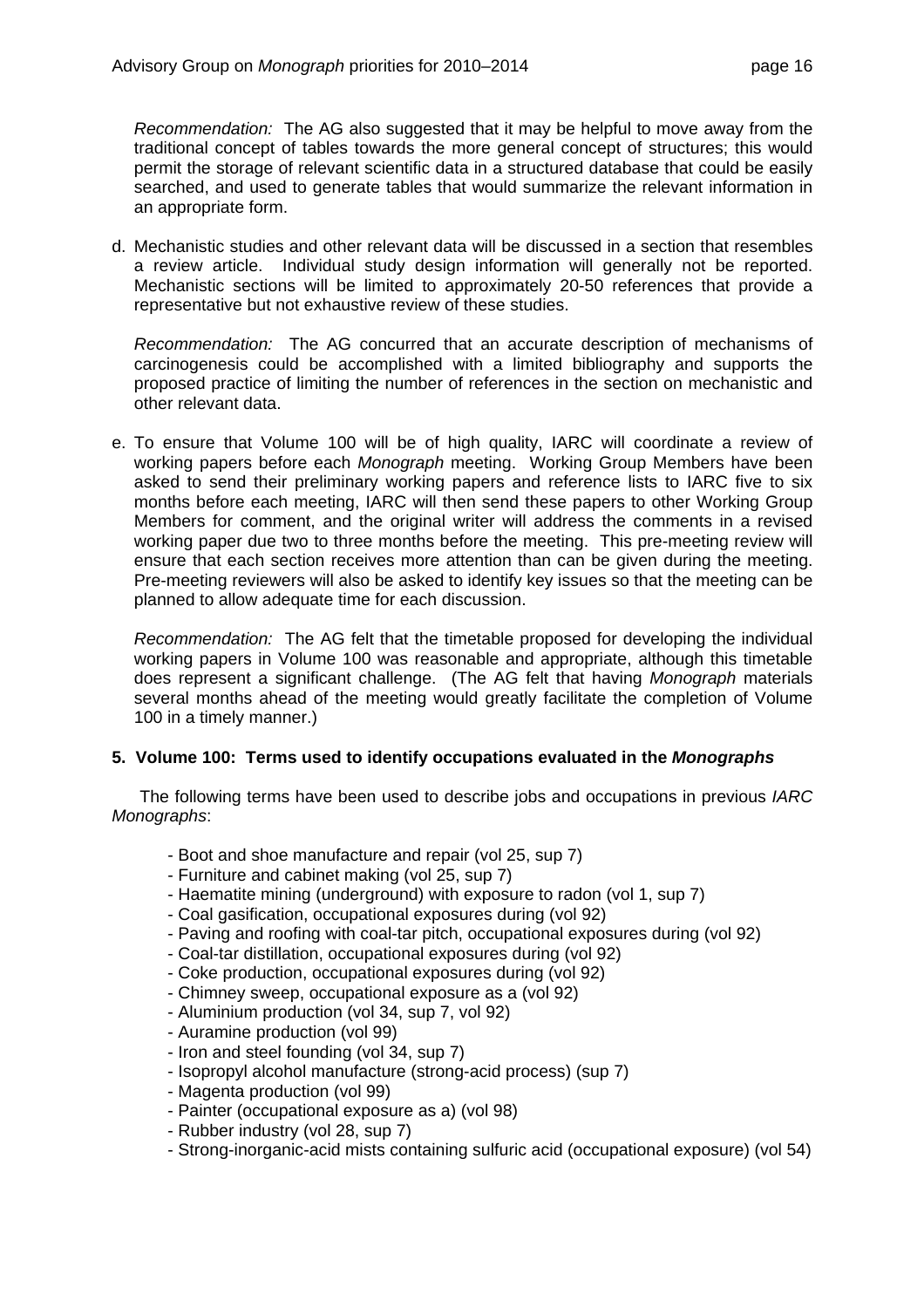#### *Recommendations*

- The AG recommends that IARC provide guidance to the Working Groups on terminology to be used to characterize occupational exposures, although the final determination of the terminology to be used in this regard remains the responsibility of each Working Group.
- Ideally, it would be desirable to focus on the specific agents found in occupational environments that are responsible for increased cancer risk. However, when this is not possible, the occupational circumstances associated with increased cancer risk should be described as precisely as possible.
- The influence of occupation on cancer risk may well change over time. As industrial processes evolve and enhanced hygiene measures are implemented, it may be appropriate to review the manner in which such occupational circumstances are described. At the same time, it is recognized that such modernization is not likely to occur uniformly throughout the world.
- The AG also recognizes that these issues may apply beyond occupational exposures and they should use the same guidance there.

#### **6. Should genetics be treated as a main effect or as a modifying factor for human cancer?**

 Evaluating genetic susceptibility (polymorphisms and somatic mutations) is a complex issue. Should genetic variation be addressed in some way by IARC, for example, as the main topic within a *Monograph* focusing on risk factors for human cancer?

#### *Recommendation*

• Genetic factors (polymorphisms or somatic mutations) are intrinsic to the human organism and essentially non-modifiable at this point in time. With the large number of genetic risk factors linked to human cancer, the evaluation of genetic risk factors for human cancer will be complex. It is recommended that genetic factors be treated as modifying factors within the *Monographs* programme, and discussed in the 'mechanisms' section of the *Monographs*.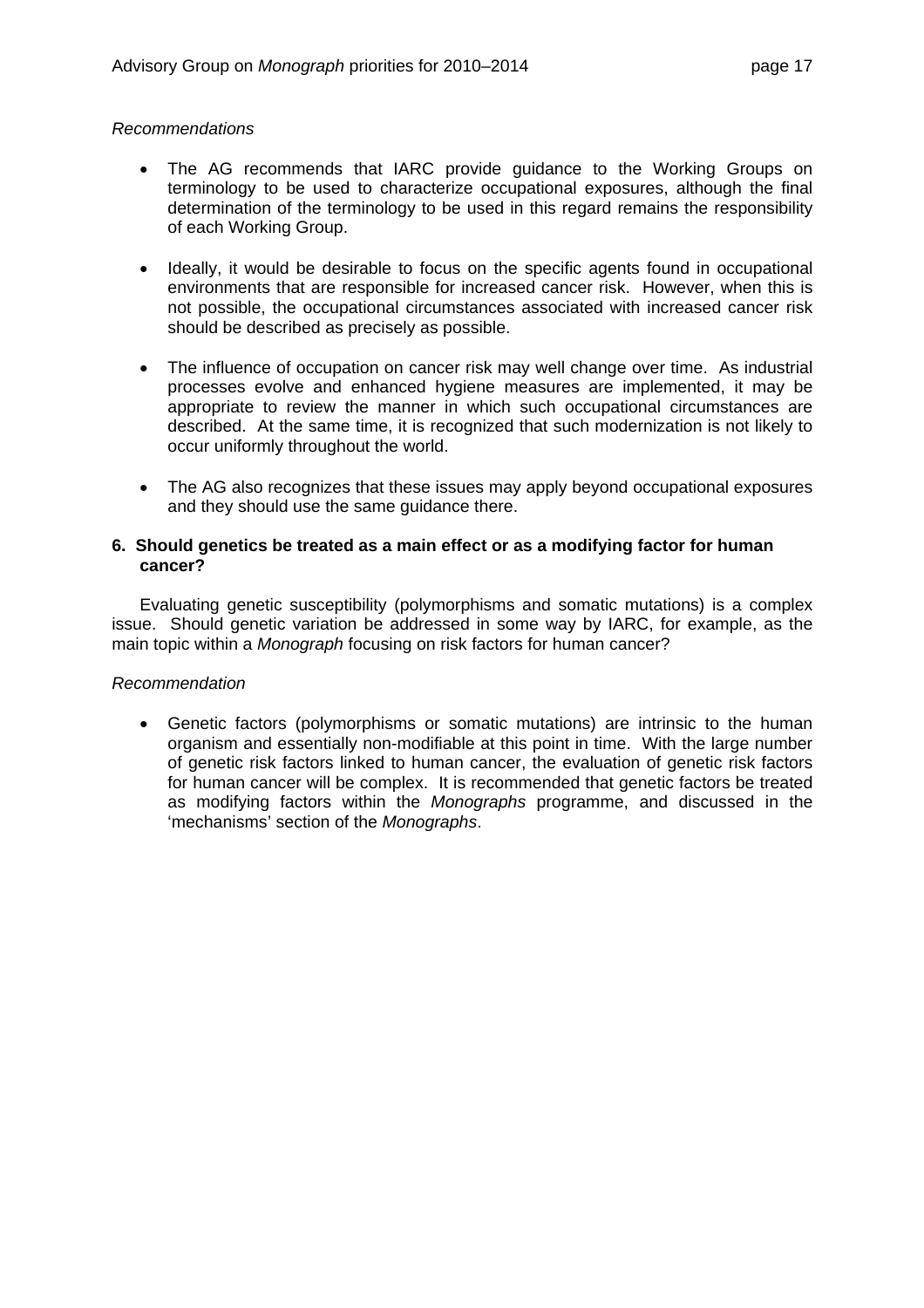## **Priorities for** *Monographs* **during 2010–2014**

 In February 2008, the *Monographs* programme widely distributed a notice requesting nominations for agents or exposures to be evaluated during 2010–2014. The AG reviewed the nominated agents and exposures, added several new ones, and discussed the priority for each. The agents with highest priority are described below and the remaining agents are listed as medium or low priorities. The AG emphasizes that placement of an agent in the medium- or low-priority categories does not necessarily reflect the AG's long-term concerns about the agent. Rather, rankings reflect a variety of factors considered, including how recently the agent was reviewed by IARC, availability of new data, and ongoing assessments by other organizations that may shed light onto the state of the science.

 The AG wished to note that some of these high-priority agents and exposures appear to be more pressing than others. Included in this list are the radiofrequency electric and magnetic fields, motor vehicle exhausts, polyomaviruses, bitumen, and acrylamide.

#### **High Priorities**

- **Acetaldehyde:** Acetaldehyde is toxic, mutagenic, and carcinogenic in rodent models. It is an important factor in alcohol-associated carcinogenesis of the upper aerodigestive tract. Polymorphism or mutation in genes coding for acetaldehyde generation from alcohol or in detoxification enzymes are associated with an increased cancer risk of the upper aerodigestive tract in humans. Individuals carrying the acetaldehyde dehydrogenase 2\*2 (ALDH2\*2) allele have a significantly increased cancer risk when they consume alcohol. The alcohol dehydrogenase 1\*1 (ADH1C\*1) allele encodes for an alcohol dehydrogenase (ADH) isoenzyme that produces 2.5 times more acetaldehyde than the corresponding allele ADH1C\*2 and is associated with an increased risk of alcoholrelated cancer. People are also exposed to acetaldehyde itself, not only through the metabolism of ethanol, and many alcoholic beverages (for example, Calvados) contain considerable amounts of acetaldehyde.
- **Acrylamide and Furan:** Both compounds have previously been evaluated as industrial chemicals. Both are now recognized to be dietary contaminants as well, being produced in certain foods cooked at high temperatures. Human exposure is very widespread as a result, and new bioassays and mechanistic studies of acrylamide have been completed. JECFA and U.S. EPA reviews are expected during 2009.
- **Asphalt and Bitumen:** Both materials are processed from residues of petroleum refining and liberate fumes when heated for use as paving materials. Exposure is primarily occupational and is widespread.
- **Carbon-based nanoparticles:** The new nanotechnologies have produced carbon-based nanomaterials with exceptional properties. Carbon nanotubes (CNT) are the most relevant ones and have already been proposed for a large variety of products and applications, including within the biomedical field (e.g. imaging, drug delivery). Therefore, an increasing number of workers and users will be exposed to them. Carbonbased nanomaterials include single wall (SWCNT) and multiwall (MWCNT) carbon nanotubes, fullerenes ( $C_{60}$ ,  $C_{70-100}$ ), carbon particles and dusts from various sources, some carbon fibres. Animal studies report that exposure to MWCNT by intratracheal instillation induces inflammation and irreversible lung fibrosis that could lead to cancer. In one study, introduction of CNT in the peritoneal cavity induced mesotheliomas in mice. There is a rising concern that, in spite of the differences in chemistry, because of their needle-like fibre shape, they might act like asbestos. A recently published exposure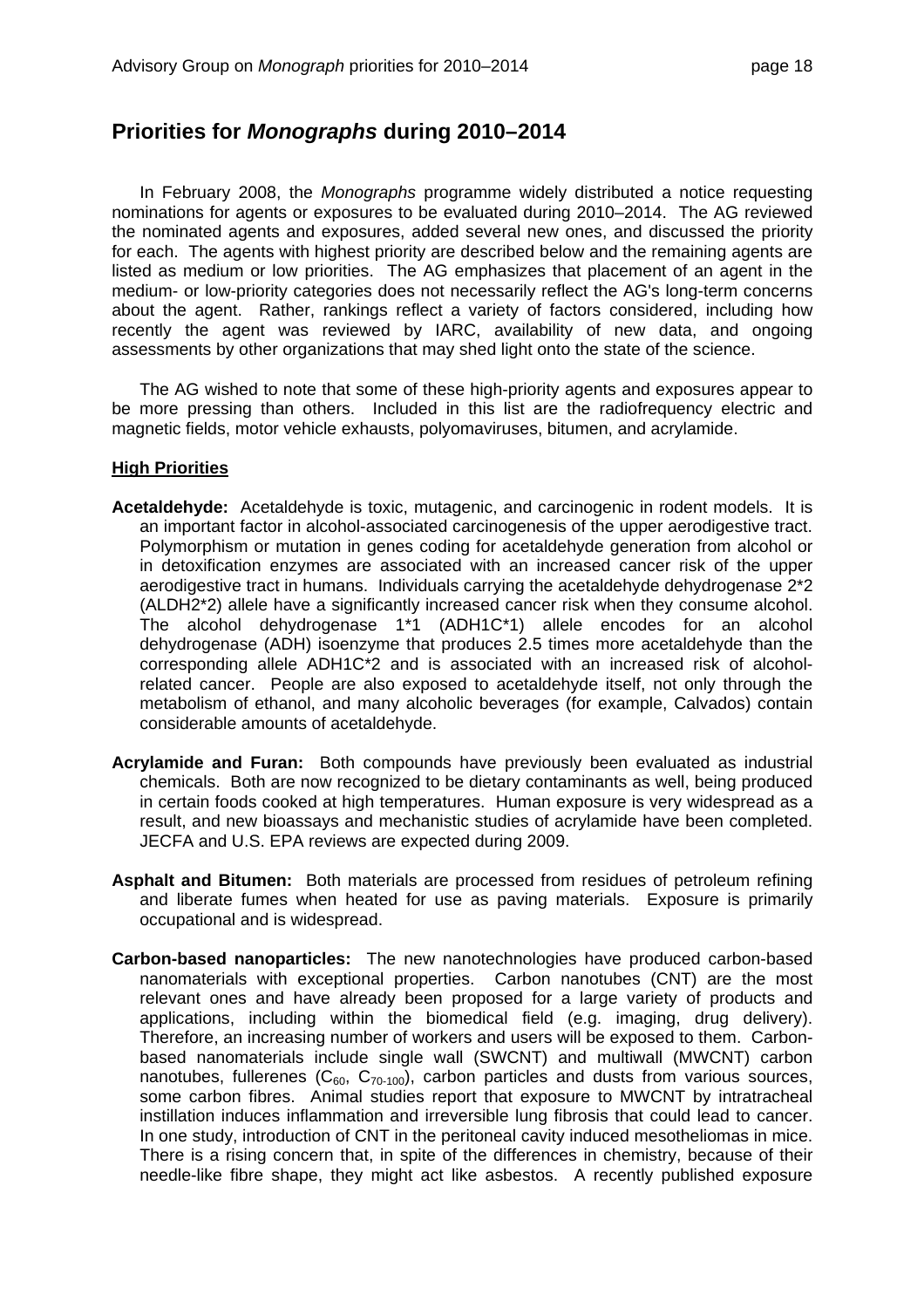study shows that it is possible to generate high CNT airborne concentrations during processes such as blending. Fullerenes, which are also used in various applications in different fields, have already shown toxic effects in several studies.

- **Crystalline fibres other than asbestos:** Beside the six recognized forms of asbestos, several asbestiform minerals (crystalline and in fibrous habit) appear locally, which may be as harmful as asbestos. Only erionite (Group 1) has been so far considered by IARC. A cluster of mesotheliomas among people never exposed to asbestos in a rural area in Sicily (Biancavilla, Italy), has led to the identification of a new fibre, fluoroedenite, very abundant in the material extracted locally from the rocks and widely used for whitewashing. The vermiculite in Libby, Montana (USA) appears contaminated by fibres that have seriously affected the local population. There is concern that a similar situation might be found in other similar sites. Several unclassified asbestiform minerals often associated with chrysotile asbestos occur naturally as outcrops in certain serpentine rocks (e.g. Western Italian Alps), which could increase the hazard associated with land work. Some artificial ceramic fibres change from amorphous to crystalline upon heating when in use and may become hazardous when disposed of. Although the studies appear limited, in view of the discovery of future sources of carcinogenic fibres, it could be useful to examine together all data on these kinds of materials.
- **Growth hormone:** Growth hormone (GH) is a pituitary hormone involved in mammalian growth. It is used in medicine to treat hypopituitarism. It has been used by athletes to increase muscle mass. In dairy cows bovine growth hormones are administered to increase milk production. Administration of GH increases mammary density in macaque monkeys and causes prostate hypertrophy.
- **Iron and Iron Oxides**: Tens of millions of workers worldwide are exposed to iron fumes. Most are exposed by inhaling welding fumes whose main component is iron. Exposure to iron fumes is also extensive in steel mills and iron/steel foundries. Epidemiological studies have suggested an elevated risk of lung cancer among mild steel welders, stainless steel welders, and foundry workers. Some studies have associated this risk with iron fumes, which is a common component of these complex fumes. Due to various potential confounding exposures, such as chromium VI, nickel compounds, polycyclic aromatic hydrocarbons, crystalline silica, asbestos, and smoking, the causative factor is difficult to identify. Because of potentially substantial health impacts and suggestive evidence from epidemiological studies, the carcinogenicity of iron fumes, mild steel welding fumes, and stainless steel welding fumes should be evaluated separately, if possible.
- **Malaria:** Malaria has been associated with Burkitt lymphoma among children in Africa, with other non-Hodgkin lymphomas, and also as a co-factor in the aetiology of Kaposi sarcoma (although this latter case is less certain).
- **Motor vehicle exhaust emissions:** Motor vehicle exhaust emissions, particularly related to transportation, are a significant worldwide public health problem. Exposures are widespread and include a number of known and likely carcinogens. New health data are also available. Ideally, the carcinogenic potential of emissions from various engines and fuel types would be considered together in a comparative manner; however, the magnitude of this task will likely require a more sequential approach. Nominated categories are diesel, gasoline and biofuel exhaust emissions.
- **Nucleoside analogue antiviral drugs:** Nucleoside analogues include drugs active against HIV or HBV. Some are known to be carcinogenic in animals but only a few have previously been evaluated. Human exposure is widespread owing to the high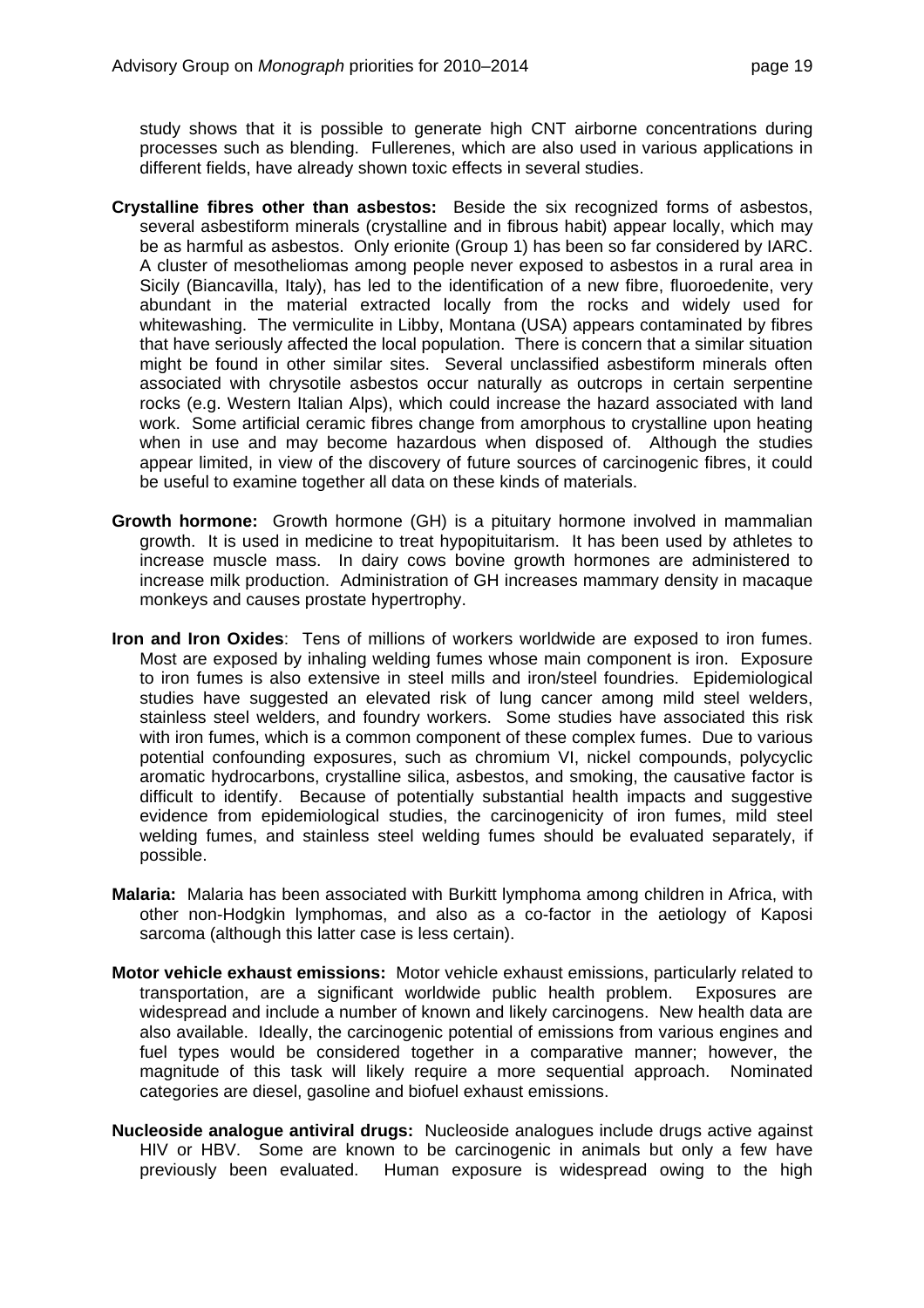prevalence of HIV and HBV infections. Some but not all are incorporated into nuclear DNA and are genotoxic.

- **Perfluorooctanoic acid (PFOA) (include broader group of perfluorinated compounds):** PFOA is used to make fluorocarbons used in the manufacture of non-stick cookware and breathable, all-weather or stain-resistant clothing. PFOA is persistent in the environment and is found in low levels in blood in the U.S. population. PFOA has been associated with increased incidence of liver, Leydig cell and pancreatic acinar-cell tumours in rodent bioassays. It is currently being tested in two-year bioassays by the NTP.
- **Polyomaviruses (SV40, BK, JC, Merkel cell virus):** There is a growing literature on the possible role of polyomaviruses in the aetiology of human cancer. There has been particular concern in relation to infection with Simian Virus 40 (SV40), following recognition that it was a contaminant of poliovirus vaccines that had been used to inoculate more than 100 million people in the USA alone and countless more elsewhere in the world. A carcinogenic role for SV40 has been suggested in relation to mesothelioma, brain cancer and haematological malignancies (among others) and remains a controversial area in cancer research. Similarly, BK virus has been linked in some studies (but not others) with cancers of the urogenital tract, and JC virus with colorectal cancer. All three viruses have transforming potential in in-vitro and animal studies. In addition, a newly discovered polyomavirus has been linked to Merkel cell carcinoma in humans.
- **Radiofrequency electric and magnetic fields:** The rapid expansion of communication and other emerging technologies has resulted in widespread exposure of the general public and many workers. Uncertainties in the science and its interpretation in relation to possible adverse effects on health have led to different conclusions among the scientific community and attendant public and media concerns, particularly about a possible risk of cancer.
- **Sedentary work:** There are established linkages among energy balance, obesity, and various cancers. Obesity is a global public health problem. IARC should explore these topics and consider what aspect would be most important to address. Since many people are involved in sedentary work, this aspect might be the focus of a *Monograph*.
- **Statins:** Statins (HMG-CoA reductase inhibitors) have become the most popular drugs used for treating high cholesterol. Randomized controlled trials have shown that statins improve the blood lipid profile and may decrease a number of cardiovascular diseases and mortality from coronary heart disease. They inhibit the mevalonate pathway that leads to critical changes in cell function. Cancer-preventive as well as cancer-causative effects have been reported in animal models with some statins. Statins can possess antiproliferative, proapoptotic and radiosensitizing properties. Cancer effects may also be associated with mutations of activated RAS-proteins. Several meta-analyses have been published on the effects of statins on cancer incidence or mortality, with somewhat discrepant results.
- **Stress:** Stress has been associated with cancer and there is a relatively large literature available on the topic. Stress-producing conditions are widespread. There is a growing literature on the measurement of stress and the effect of interventions such as modification of the organization of work for preventing or controlling stress. Due to the complexity of the topic, the AG recommends a specific advisory group on this topic before IARC proceeds to develop a *Monograph*.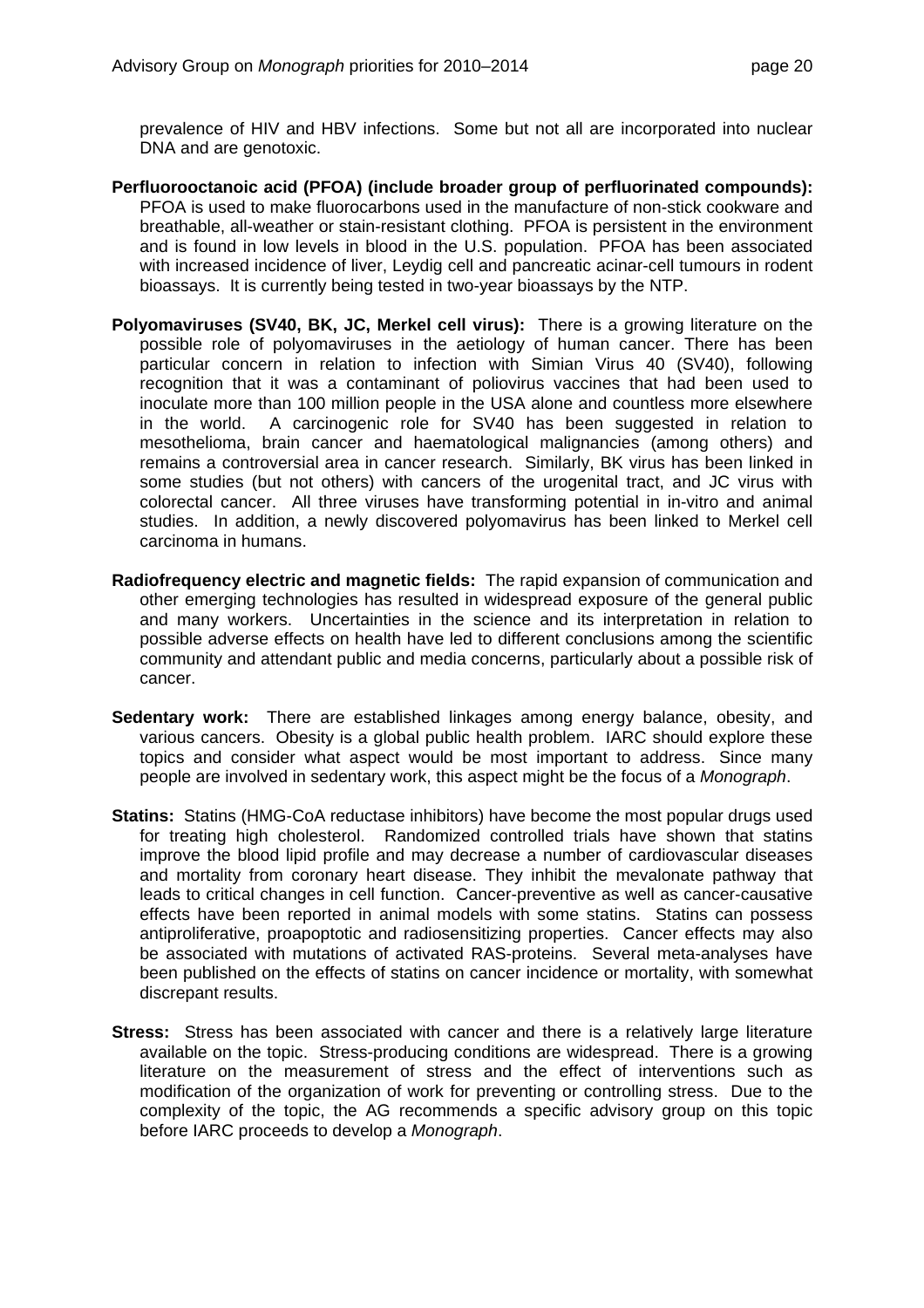- **Testosterone (broader category of androgenic steroids):** Testosterone is commonly prescribed to older men with low testosterone levels and is also prescribed for women with symptoms of decreased libido. Anabolic (androgenic) steroids are widely abused among athletes and others. Since 1987, when testosterone was last evaluated, there has been increasing knowledge of how androgens act and may affect carcinogenesis, including epidemiological studies of the association between circulating androgenic hormone levels and cancer risk in humans, carcinogen bioassays and mechanistic studies.
- **Ultrafine Particles:** Ultrafine particles are a common component of combustion products, some manufacturing, volcanic emissions and a natural result of vapour solidification. As a consequence, exposures are widespread. Carcinogenic concerns relate both to the particles themselves as well as chemicals that adhere to the surface of the particles. Ultrafine particles share difficult scientific issues, such as complex physical chemistry and dosimetry. The complexity of these issues warrants an integrated review of this topic. Ultrafine particles could be considered independently, or as a component of fuel combustion products, air pollution, or in conjunction with engineered nanoparticles.
- **Welding:** The IARC has previously evaluated welding in Group 2B. New epidemiological data on welders corroborate earlier findings on the increased risk of lung cancer among welders. There is a dose relationship among stainless steel (but not mild steel) welders. Furthermore, observations have been published on excess uveal cancer among welders, as well as case reports on skin cancer.
- **Agents recently tested in experimental animals:** There are several chemical agents for which toxicological data would suggest they are possibly carcinogenic to humans. The AG recommends the IARC review the chemicals listed below and others to develop a volume on "Some chemical agents shown to increase carcinogenicity in experimental studies". Descriptions of these chemicals come from the Report on Carcinogens, Eleventh Edition; U.S. Department of Health and Human Services, Public Health Service, National Toxicology Program. Additional *Monographs* on lower priority agents with positive bioassay results could be added to make a volume of reasonable size.
	- 2-Aminoanthraquinone: 2-Aminoanthraquinone is used as an intermediate in the industrial synthesis of anthraquinone dyes. It is the precursor of five dyes and one pigment: Colour Index Vat Blues 4, 6, 12, and 24; Vat Yellow 1; and Pigment Blue 22. When administered in the diet, 2-aminoanthraquinone increased the incidences of hepatocellular carcinomas and neoplastic nodules in male rats, hepatocellular carcinomas in mice of both sexes, and lymphomas in female mice.
	- 1-Amino-2,4-debromoanthraquinone (ADBAQ): ADBAQ and other aminoanthraquinones are key intermediates for the production of almost all anthraquinone dyes. Anthraquinones, including ADBAQ, are widely used as starting materials for the manufacture of vat dyes. Orally administered ADBAQ significantly increased the incidences of benign and/or malignant tumours at multiple tissue sites in two species of animals. ADBAQ caused benign and malignant liver tumours in rats and mice of both sexes; tumours of the large intestine, kidney, and urinary bladder in male and female rats; and tumours of the forestomach and lung in male and female mice.
	- 1-Amino-2-methylanthraquinone: 1-Amino-2-methylanthraquinone is used almost exclusively as a dye and dye intermediate for the production of a variety of anthraquinone dyes. It was used as a dye for synthetic fibres, furs, and thermoplastic resins. Technical grade 1-amino-2-methylanthraquinone, administered in the feed, induced hepatocellular carcinomas in rats of both sexes,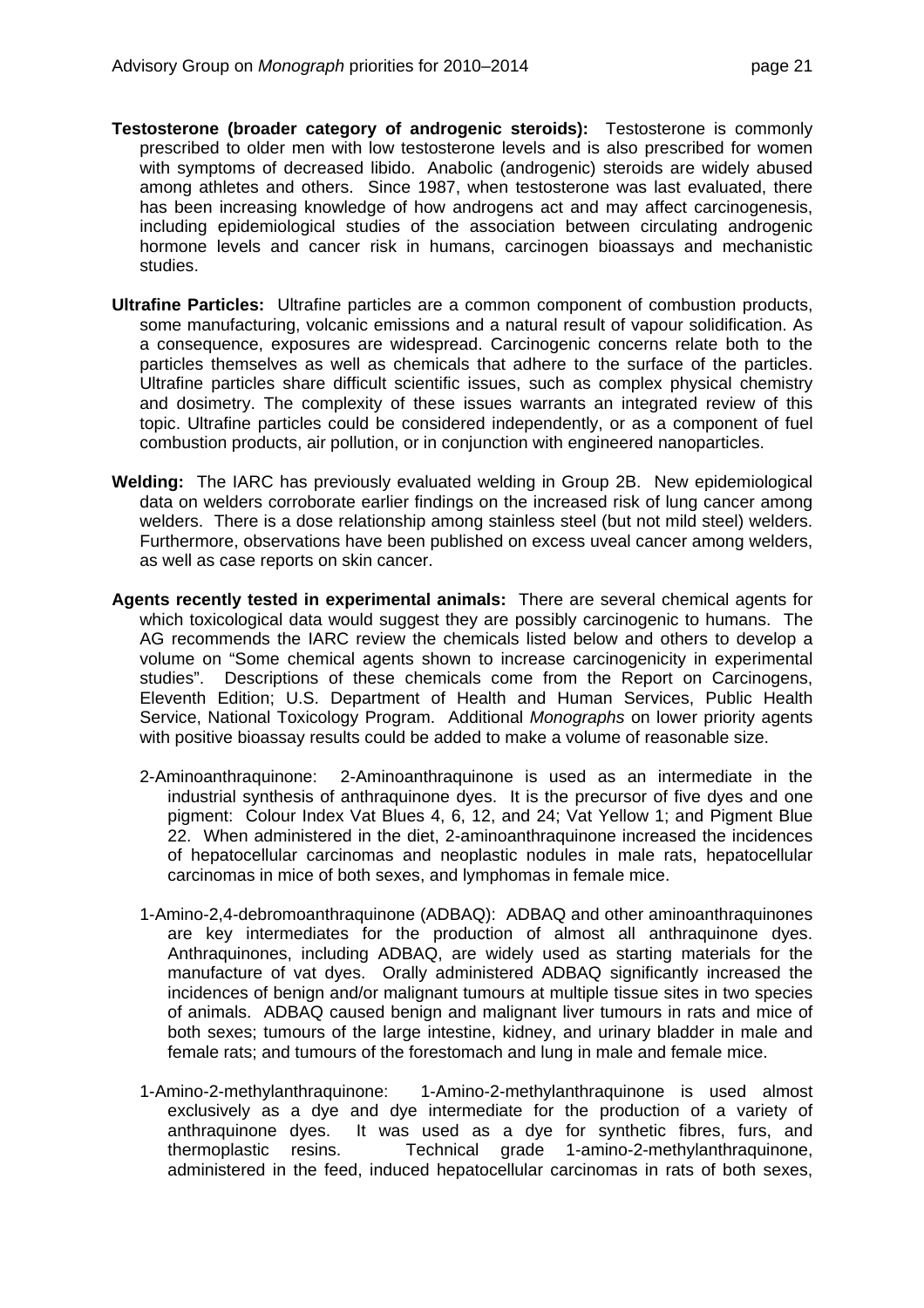and kidney carcinomas in males. The compound induced an increased combined incidence of hepatocellular carcinomas and neoplastic nodules in female mice

- Bromochloroacetic acid and dibromoacetonitrile: Bromochloroacetic acid is a water disinfection by-product. Dibromoacetonitrile is formed as a result of the reaction of chlorine oxidizing compounds (e.g., chlorine gas, hypochlorous acid, and hypochlorite) with natural organic matter, particularly nitrogen-containing organic compounds, in water containing bromine; it is also a by-product of ozone disinfection. Draft NTP Technical Reports 549 and 544 indicate increased incidences of tumours at several sites in rats and mice.
- Cumene: Cumene is the principal chemical used in the production of phenol and its coproduct, acetone, via the chemical intermediate cumene hydroperoxide. It is also used as a starting material in the production of acetophenone, alpha-methylstyrene, diisopropylbenzene, and dicumylperoxide. Minor uses of cumene include as a thinner for paints, enamels, and lacquers; as a constituent of some petroleum-based solvents, such as naptha; in gasoline blending, diesel fuel, and high-octane aviation fuel; and as a raw material for peroxides and oxidation catalysts such as polymerization catalysts for acrylic- and polyester-type resins. It is also a good solvent for fats and resins and, as such, has been suggested as a replacement for benzene in many of its industrial applications. Draft NTP Technical Report 542 indicates that when administered by inhalation, there is clear evidence of carcinogenicity in male rats and in mice of both sexes, and some evidence in female rats.
- Methyleugenol: Methyleugenol is used as a flavouring agent in jellies, baked goods, nonalcoholic beverages, chewing gum, candy, pudding, relish, and ice cream. Methyleugenol has been used as an anaesthetic in rodents. It also is used as an insect attractant in combination with insecticides. In animal studies, methyleugenol given orally to rats induced liver and stomach tumours in both sexes and kidney, mammary-gland, and skin tumours in males. Methyleugenol given orally to mice induced benign and malignant tumours of the liver. Tumours of the stomach in male mice also were considered related to exposure to methyleugenol.
- *ortho*-Nitrotoluenes and other nitrotoluenes: *ortho*-Nitrotoluene is a chemical intermediate used in the synthesis of azo dyes. It is also used (either directly or as an intermediate) in the production of other dyes, agricultural chemicals, rubber chemicals, pesticides, petrochemicals, pharmaceuticals, and explosives. When administered in the diet, *ortho*-nitrotoluene induced subcutaneous skin neoplasia and mammary-gland fibroadenoma in both sexes of rats, malignant mesothelioma and liver tumours in male rats, haemangiosarcoma in both sexes of mice, carcinoma of the large intestine (cecum) in male mice, and hepatocellular tumours in female mice.

 The Advisory Group noted that air pollution (including sulfur oxides, nitrogen oxides, ozone, and dusts) was already a high priority and would be treated in the series of *Monographs* on air pollution. They also noted that coke oven emissions and hexavalent chromium would be covered in Volume 100 and that occupational exposures for truck drivers and railroad personnel were likely to be covered in the high-priority volume on motor vehicle exhaust emissions.

#### **Medium priorities**

Artificial sweeteners: aspartame, sucralose, acesulfame potassium Atrazine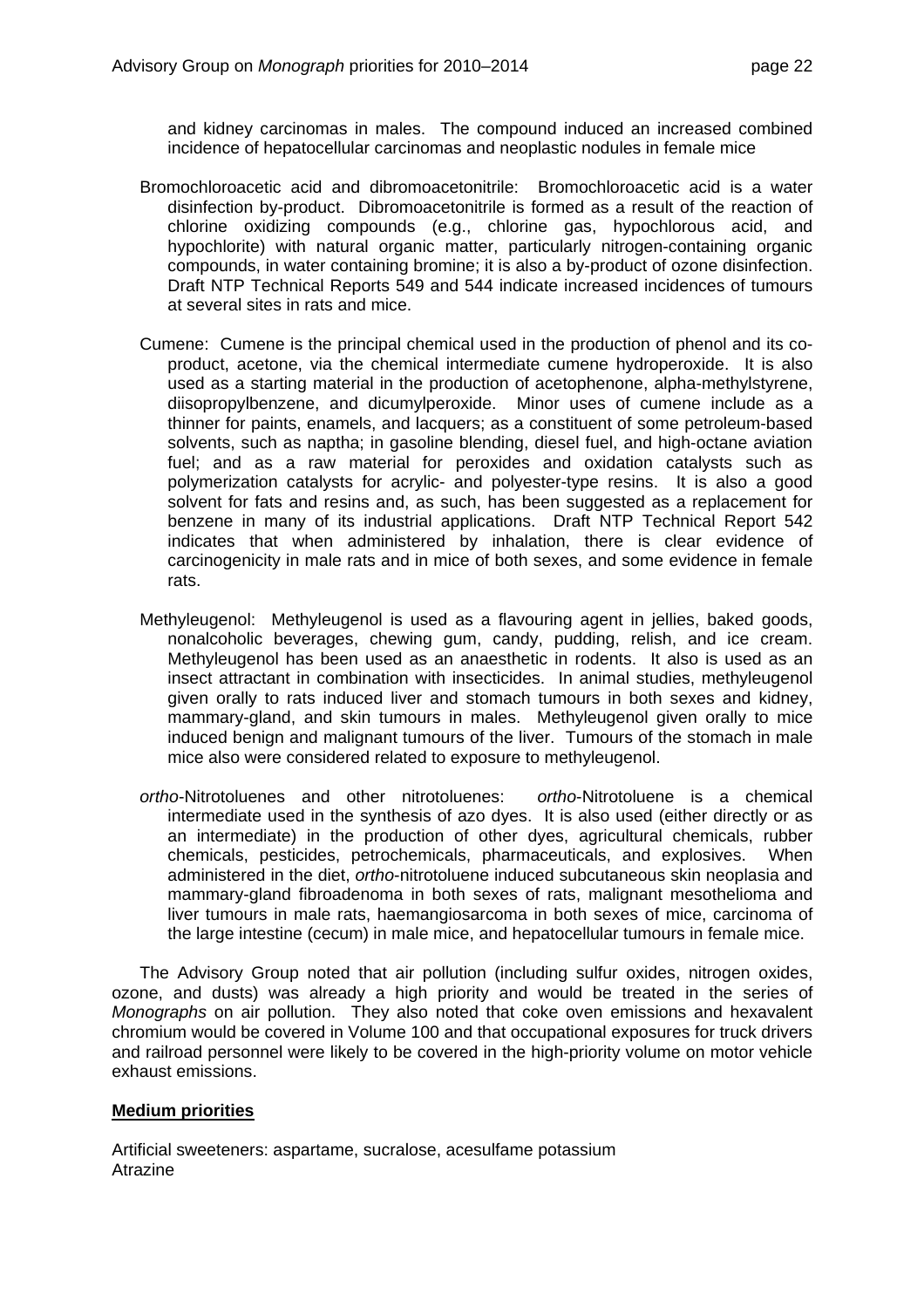Dyes metabolized to 3,3'-dimethylbenzidine Dyes metabolized to 3,3'-dimethoxybenzidine Herbs and other alternative medicines 2-Mercaptobenzothiazole Metalworking fluids and lubricants Methotrexate and anti-TNF antibody therapy MTBE (methyl *tert*-butyl ether) and other fuel additives *N*-Nitroso compounds with widespread occupational and environmental exposure (e.g. *N*nitroso-*n*-propylamine) Polybrominated biphenyls (PBBs) Polybrominated diphenyl ethers (PBDEs) Polychlorinated biphenyls (PCBs) Primidone Salicylazosulfapyridine Some phthalates (e.g. bis(2-ethylhexyl)phthalate, diisononyl phthalate) **Styrene** Trichloroethylene (TCE) and other chlorinated solvents Ultraviolet radiation, broad-spectrum UV radiation, sunlamps and sunbeds

#### **Low priorities**

2-Acetylaminofluorene Amitrole Bisphenol A Celecoxib Chlorine Chlorine dioxide 2-Chloroacetaldehyde 3-Chloro-2-methylpropene **Cupferron** 2,4-D DDT Diazoaminobenzene **Dichlorvos** Diepoxybutane 1,2-Diphenylhydrazine Effects of climate change (e.g. via nutrition) Ethyl acrylate Ethylene bisdithiocarbamates **Ethylenethiourea** Fibres, regardless of composition Genistein Glass wool Hydrazobenzene 4-Hydroxyphenylretinamide, other retinoids Indole-3-carbinol Iron, iron oxides Isothiocyanates: benzyl, phenyl, phenethyl, phenylpropyl, phenylbutyl, phenylhexyl Leaded and unleaded gasoline Metallic nickel 3-Monochloropropane-1,2-diol (3-MCPD) Organic fibres: *para*-aramid, cellulose, polyvinyl alcohol Ptaquiloside and bracken fern Reserpine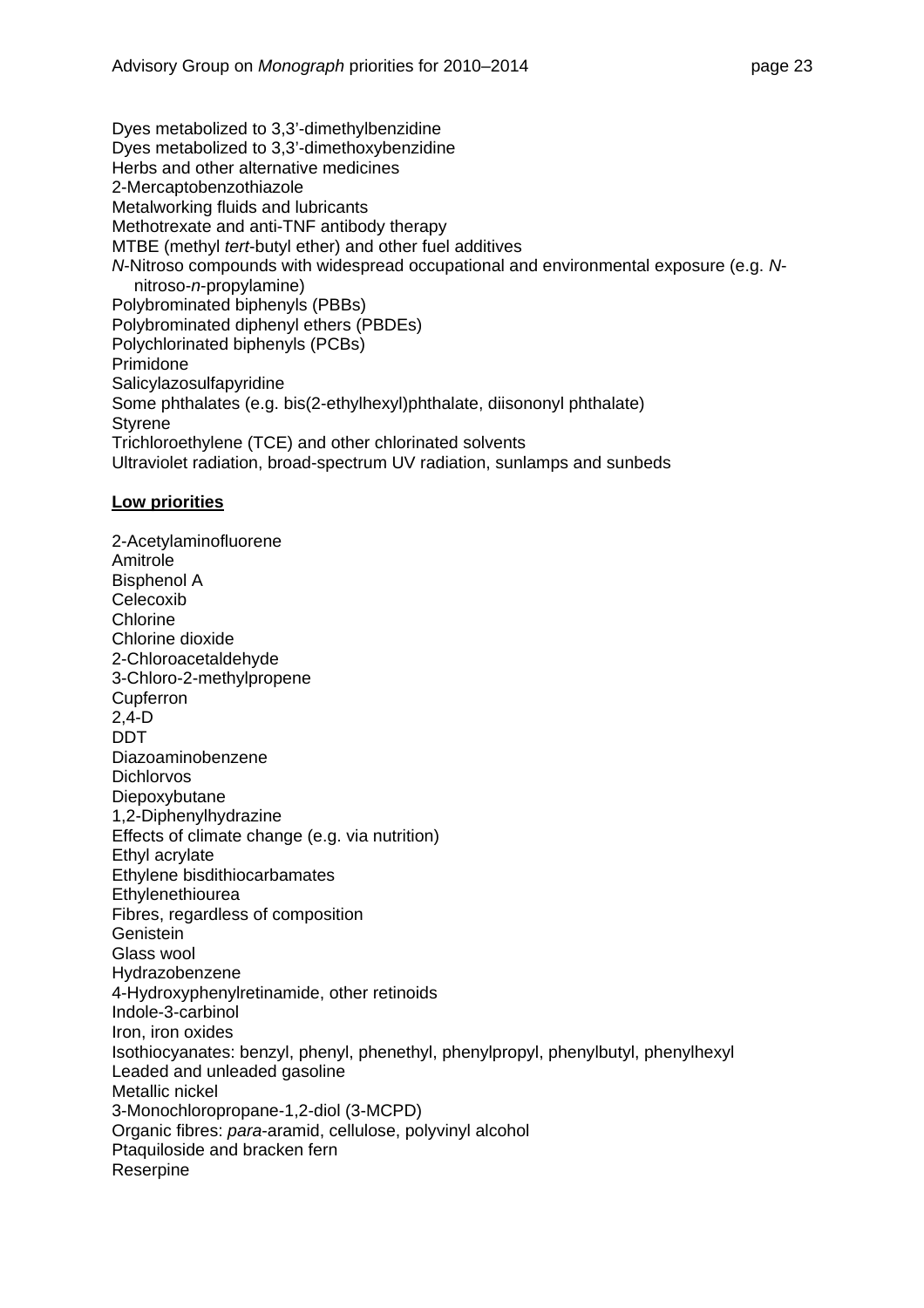Selenium sulfide Siloxanes Sodium hypochlorite *tert*-Butyl alcohol **Thiourea** Treatment regimens related to acid peptic disease 2,4,6-Trichlorophenol